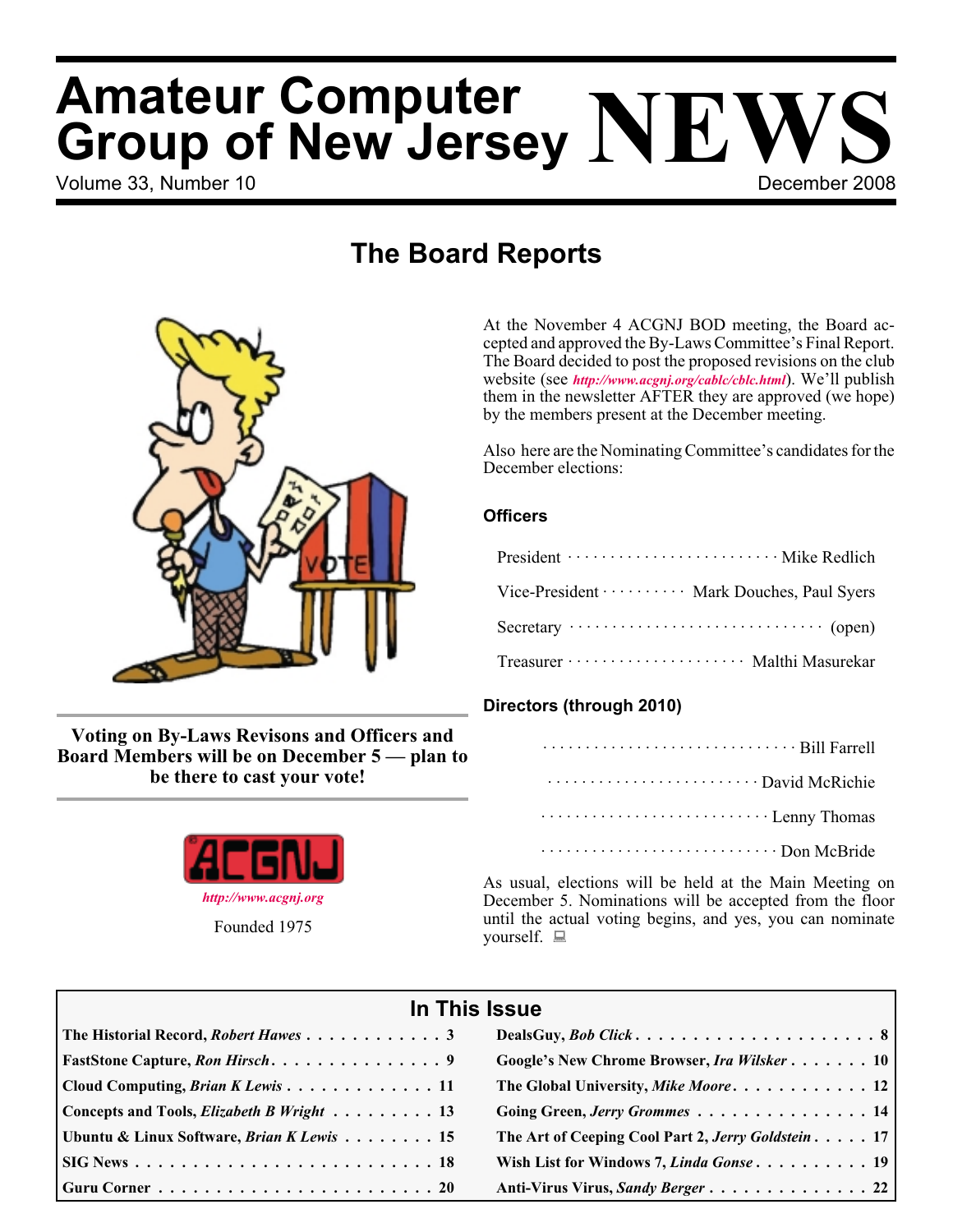| <b>Officers, Directors and Leaders</b> |                      |                    |                             |                     |                    |
|----------------------------------------|----------------------|--------------------|-----------------------------|---------------------|--------------------|
| <b>Officers</b>                        |                      |                    | <b>Board of Directors</b>   |                     |                    |
| President                              | Mike Redlich         | $(908)$ 246-0410   | Director Emeritus           | Sol Libes           | $(609)$ 520-9024   |
| Vice President                         | <b>Mark Douches</b>  | $(908) 889 - 2366$ | Through 2008                | <b>Bill Farrell</b> | $(732) 572 - 3481$ |
| Treasurer                              | Malthi Masurekar     | $(732) 560 - 1534$ |                             | David McRichie      |                    |
| Secretary                              | Paul Syers           | $(732)$ 388-1345   |                             | Lenny Thomas        |                    |
| Past President                         | Evan Williams        | $(908)$ 359-8070   |                             | Don McBride         | $(732)$ 560-0369   |
| <b>Special Interest Groups</b>         |                      |                    | Through 2009                | Gregg McCarthy      |                    |
| Net.                                   | Manuel J. Goyenechea |                    |                             | Arnold Milstein     | $(908)$ 753-8036   |
| C Languages                            | Bruce Arnold         | $(908)$ 735-7898   |                             | John Raff           | $(973)$ 992-9002   |
| Firefox Activity                       | David McRitchie      |                    |                             | <b>Bob Hawes</b>    |                    |
| Genealogy                              | Frank Warren         | $(908)$ 756-1681   | <b>Standing Committees</b>  |                     |                    |
| Investing                              | Jim Cooper           |                    | APCUG Rep.                  | Frank Warren        | $(908)$ 756-1681   |
| Java                                   | Michael Redlich      | $(908)$ 537-4915   | Facilities                  | John Raff           | $(973)$ 992-9002   |
| Layman's Forum                         | Matthew Skoda        | $(908)$ 359-8842   | Financial                   | <b>Mark Douches</b> | (908) 889-2366     |
| <b>LUNICS</b>                          | Andreas Meyer        |                    | Historian                   | Lenny Thomas        |                    |
| NJ Gamers                              | Gregg McCarthy       |                    | Membership                  | <b>Mark Douches</b> | $(908) 889 - 2366$ |
|                                        |                      |                    | Newsletter                  | $-$ open $-$        |                    |
| VBA & Excel                            | James Ditaranto      | $(201)$ 986-1104   | <b>Trenton ComputerFest</b> | Mike Redlich        | (908) 246-0410     |
| Web Dev                                | Evan Williams        | $(908)$ 359-8070   | Vendor Liaison              | Arnold Milstein     | $(908)$ 753-8036   |
| <b>Window Pains</b>                    | John Raff            | $(973)$ 992-9002   | Webmaster                   | John Raff           | (973) 992-9002     |
|                                        |                      |                    |                             |                     |                    |

### **ACGNJ News**

**Publisher**

**Editor** Barbara DeGroot 145 Gun Club Road Palmerton PA 18071 Tel: (570) 606-3596 bdegroot@ptd.net

**ACGNJ News** is published by the Ama- teur Computer Group of New Jersey, In- corporated (ACGNJ), PO Box 135, Scotch Plains NJ 07076. ACGNJ, a non-profit ed-<br>ucational corporation, is an independent computer user group. Opinions expressed herein are solely those of the individual author or editor. This publication is **Copy-**<br>**right** © 2008 by the Amateur Computer<br>**Group of New Jersey, Inc., all rights re-Group of New Jersey, Inc., all rights re- served. Permission to reprint with ap- propriate credit is hereby given to non-profit organizations.**

**Submissions:** Articles, reviews, cartoons, illustrations. Most common formats are ac- ceptable. Graphics embedded in the docu- ment must also be included as separate files. Fax or mail hard copy and/or disk to editor; OR e-mail to Editor. Always confirm. Date review and include name of word processor used, your name, address and phone *and* name, address and phone of manufacturer, if available.

**Tips for reviewers:** Why does anyone need it? Why did you like it or hate it? Ease (or difficulty) of installation, learning and use. Would you pay for it?

**Advertising:** Non-commercial announce- ments from members are free. Commercial ads 15 cents per word, \$5 minimum. Camera ready display ads: Full page (7 x 10 inches) \$150, two-thirds page  $(4\frac{1}{2} \times 10)$  \$115, half-page \$85, one-third \$57, quarter \$50, eighth \$30. Discount 10% on 3 or more con- secutive insertions. Enclose payment.

**Publication Exchange:** Other computer user groups are invited to send a subscription to ACGNJ at the address below. We will re- spond in kind.

**Address Changes** should be directed to Martin Rosenblum (*m.rosenblum@ieee.org*) and/or to his attention at ACGNJ at the ad- dress below.

**Membership**, including subscription: 1 year \$25, 2 years \$40, 3 years \$55. Student or Senior Citizen (over 65): 1 year \$20, 3 years \$45. Family of member, without subscription, \$10 per year. Send name, address and payment to ACGNJ, PO Box 135, Scotch Plains NJ 07076.

**Typographic Note**: The ACGNJ News is produced using Corel Ventura 5. Font fami- lies used are Times New Roman (TT) for body text, Arial (TT) for headlines.

#### **E-Mail Addresses**

Here are the e-mail addresses of ACGNJ Officers, Directors and SIG Leaders (and the Newsletter Editor). This list is also at (*<http://www.acgnj.org/officers.html>*).

| Bruce Arnold         | barnold@ieee.org                              |
|----------------------|-----------------------------------------------|
| Jim Cooper           | jim@thecoopers.org                            |
| Barbara DeGroot      | bdegroot@ptd.net                              |
| Mark Douches         | pcproblems@pobox.com                          |
| David Eisen          | ultradave@gmail.com                           |
| <b>Bill Farrell</b>  | wfarr18124@aol.com                            |
| Manuel Goyenechea    | Goya@acgnidotnetsig.org                       |
| <b>Robert Hawes</b>  | r.d.hawes@hotmail.com                         |
| Sol Libes            | sol@libes.com                                 |
| Malthi Masurekar     | masureka@umdnj.edu                            |
| Don McBride          | don@mcbride.name                              |
| Gregg McCarthy       | greggmc@optonline.net                         |
| David McRichie       | dmcritchie@hotmail.com                        |
| Andreas Meyer        | lunics@acgnj.org                              |
| Arnold Milstein      | mrflark@yahoo.com                             |
| John Raff            | $\overline{\text{iohn}(a)}$ raff.com          |
| Mike Redlich         | mike@redlich.net                              |
| Matt Skoda           | som359@aol.com                                |
| Keith Sproul         | ksproul@noc.rutgers.edu                       |
| Paul Syers           | paul.syers@acgnj.org                          |
| Lenny Thomas         | lennythomas@technologist.com                  |
| <b>Scott Vincent</b> | scottvin@optonline.net                        |
| Frank Warren         | kb4cyc@webwarren.com                          |
|                      | Evan Williams tech@evanwilliamsconsulting.com |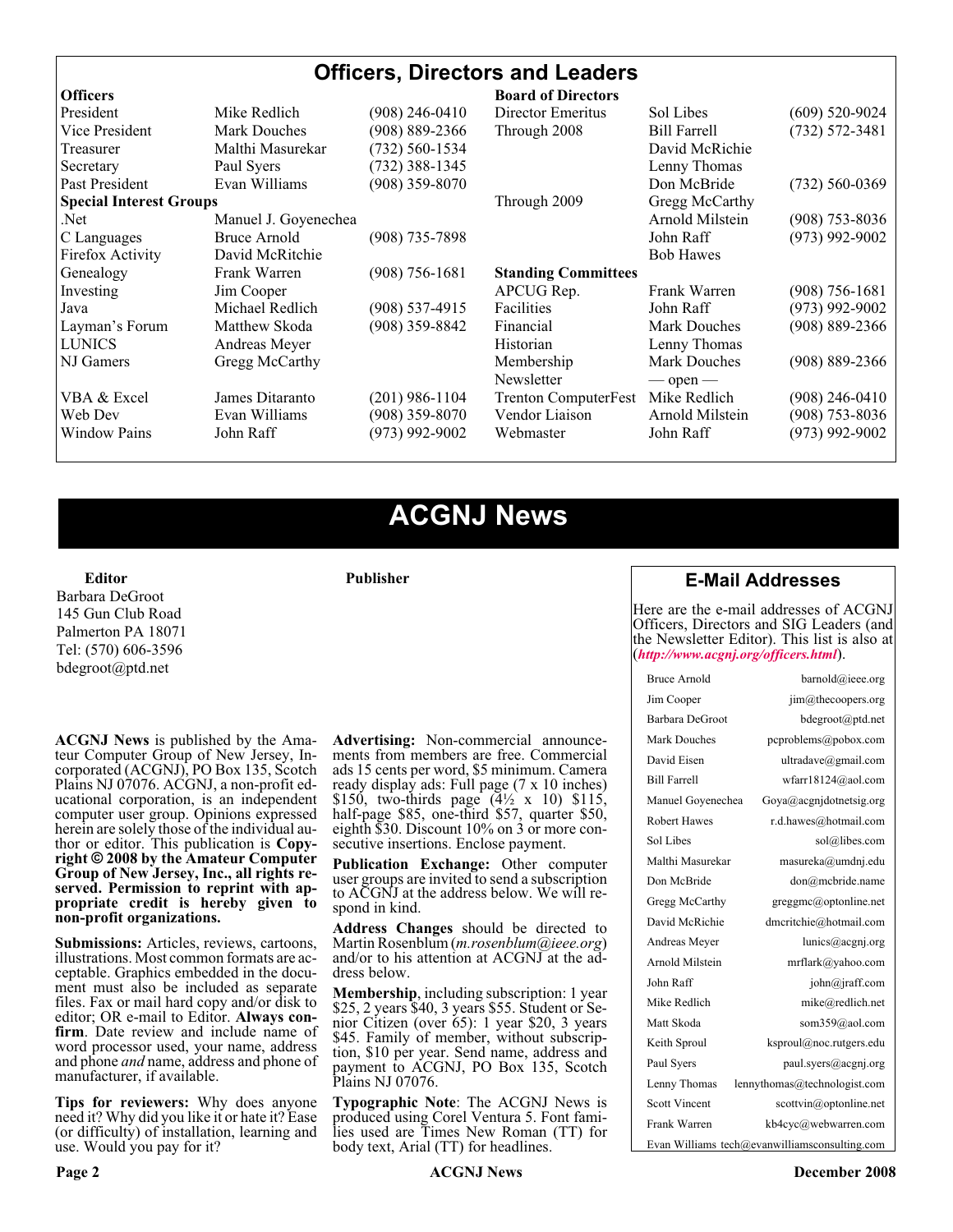### **The Historical Record**

*Robert Hawes (r.d.hawes@hotmail.com), ACGNJ*

December 2008 marks the end of my first year serving as an ACGNJ Director. I'd like to think that I did a good job as a "rookie". I certainly got involved in a big project: The 2008 By-Laws Revision Committee. I'll have more to say on that subject in a few minutes; but first, I want to make a few general remarks about our club's structure. Unlike most clubs, ACGNJ doesn't have a monthly "Business Meeting", where the members vote on club business. ACGNJ is organized as a Non-Profit Educational Corporation. Its Officers and Directors meet at BOD (Board of Directors) Meetings (usually monthly, but held as often as necessary). There, *they* vote on club business. Under normal circumstances, the general membership votes just once a year, at our Annual Meeting; electing said Officers and Directors, and voting to approve or reject only the really "big" issues. This year, our proposed revised Constitution and By-Laws qualified for addition to the Annual Meeting's agenda.

Before we continue, a note about my timing: It's not great, but it's as good as I could manage. At best, this newsletter will be published only a few days before our Annual Meeting (December  $5<sup>th</sup>$ , 2008). Thus, it can't have much of an affect on the vote. Unfortunately, a lot of this stuff didn't get "finalized" until *way* after the previous newsletter's deadline, so this is the soonest that I could get it in. Anyway, this article's main thrust concerns our historical record. Whether the By-Laws are passed or rejected, these are (hopefully) some of the more interesting actions we took this year. So, no matter what, I want to get them preserved in print. A further note about BOD secrecy: It doesn't exist. Any member can attend any Board meeting if they want to. They can even present business to the Board. They just can't vote on it. There *is* such a thing as a Closed Meeting, but even then, "members in good standing" may attend. Our By-Laws only allow for the exclusion of outsiders. Since none of the 2008 By-Laws Revision Committee's operations were restricted, we can publish them here. If you ever wanted a behind-the-scenes inside story about club operations, this could be it. (And believe it or not, this is the *short* version).

#### **Introductions and Explanations**

We posted our proposed revisions on the club Web Site rather than here in our newsletter because they were still subject to change. Once (we hope) approved, they will be moved to their permanent positions (replacing the December 2001 versions), and also published in this newsletter. However, the two introductory paragraphs to the proposed revised Constitution and the three introductory paragraphs to the proposed revised By-Laws will be deleted first. Therefore, to help explain why we did what we did, I've decided to copy them here:

First, from the Constitution; "Former ACGNJ President (and current Director) Bill Farrell has said that the Constitution describes 'what' the corporation is going to do, and the By-Laws describe 'how' the corporation is going to do it. This By-Laws Revision Committee has interpreted that statement to mean that while the By-Laws should always be 'up to the minute',

the Constitution should have more of a 'timeless' feel to it; providing a bridge between the intentions of the club's founders thirty-three years ago and the realities of conditions as they stand today.

"We've restored some language from the original version that had been removed during previous revisions, we've resolved some previously existing conflicts between the Constitution and the By-Laws, and we've added some provisions to address any future conflicts. In our opinion, the following amended Constitution accomplishes all our goals (and also corrects 31 typographical errors)".

Now, from the By-Laws; "We went over the current By-Laws Section by Section, examining every word. We made additions or deletions to twenty of the sixty-seven Sections in the existing document, and we created three new Sections as well. Plus, we found at least one typographical error in twenty-one further Sections that we would otherwise have left alone. That worked out to changing forty-four out of seventy total Sections. Rather than splitting our proposed revisions into many small presentations, we decided to make one large presentation, recommending a single comprehensive revision of the entire document.

"We found and corrected 115 typos. Since typographical errors are by definition mistakes (rather than conscious decisions that were voted upon and approved by our predecessors), we weren't even sure that we had to go through the revisions process before changing them. However, we've taken a rather broad view, defining 'corrections of a typographical nature' to include misspelled words, properly but inconsistently spelled words, uppercase/lowercase confusion, layout inconsistencies, missing or extra spaces, extraneous punctuation marks, etc. Basically, these modifications affect the way the document looks, but *not* what it actually says. For example: After the 2001 revision, 'By-Laws' was spelled with an uppercase 'B' 71.4 % of the time, and a lowercase 'b' 28.6 % of the time; but never with a hyphen. In this revision, it's always written as 'By-Laws'. Likewise, 'Vice-President' was spelled with a hyphen 38.9 % of the time, and with a space but no hyphen 61.1 % of the time (and both versions were often used in different parts of the same paragraph). In this revision, it's always written as 'Vice-President'.

"We also made much broader changes. For example: We found quite a few instances of 'Corresponding Secretary' and 'Recording Secretary' still present. We changed them all to 'Secretary'. In order to align our revised document with the future, we removed all forms of the word 'postmark', most variations of the word 'mail', and about half the instances of the word 'written'. We retained existing notification requirements; but for the future, we left their form to the discretion of the Executive Board. The twenty Sections containing substantive changes are now preceded by a '(Revised December 2008)' tag. The three completely new Sections are preceded by an '(Added December 2008)' tag".

*Continued*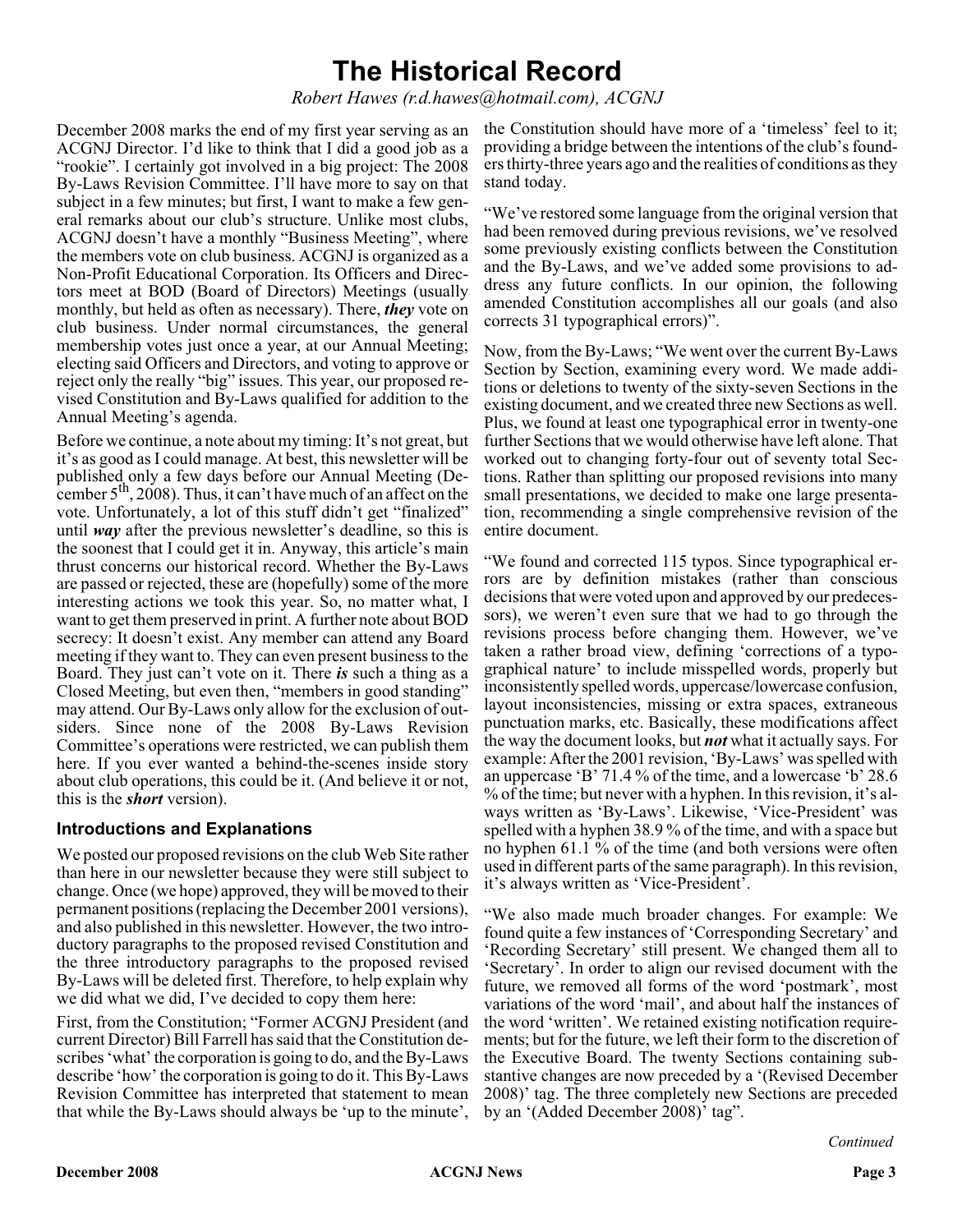Note that any last-minute amendments to the Constitution and/or the By-Laws which might change any of the "counts" above (made "from the floor" at the Annual Meeting) could *not* have been anticipated here. Any future nit-pickers who think they've found a discrepancy should keep that in mind.

#### **Quorums Through the Years**

The question of quorums was really the *last* change that our committee considered (actually presenting it to the full BOD for their decision as we made our Final Report); but it fits the "flow" of my story better if I bring it up first. Our By-Laws define two different quorums: one for a Board Meeting and one for a Business Meeting. In my opinion, the historical research and the mathematical calculations we performed as we investigated each type are worth preserving.

Our first Constitution was published in the May 1976 newsletter. It listed the President, Vice-President, Corresponding Secretary, Recording Secretary, and Treasurer as "officers". It also listed Directors as "officers", but didn't specify *how many* Directors there would be. It listed only one quorum (for a Business Meeting): 25% of the active membership plus at least 2 officers.

Our first By-Laws (published half-and-half in the July and August 1976 newsletters) listed the President, Vice-President, Corresponding Secretary, Recording Secretary, and Treasurer as "Executive Officers" *and* as "members of the Executive Board"; and listed six Directors-At-Large and the immediate Past President as "members of the Executive Board" but *not* as "Executive Officers". Two quorums were listed: 7 members of the Executive Board for a Board Meeting, and 25% of the active membership plus at least 2 *officers* for a Business Meeting. (The same as in the Constitution). Converted to percentages, that's 58.3% of the Board for a Board Meeting; and 25% of the active membership plus either 16.7% or 40% of the Board for a Business Meeting (depending on who you counted as "officers"). Do you think I'm splitting hairs here? Further below, you'll see just how much chaos can be caused by an avid nit-picker with an agenda.

I have some reservations about the Spring 1981 revised By-Laws (as published in the October 1981 newsletter), but I'm also putting off describing them until later. As far as quorums are concerned, I found no changes from the 1976 versions.

The February 1991 revised By-Laws (as published in the February 1991 newsletter) increased the number of Directors to 10; and changed both quorums, too. For a Business Meeting, it became: 7% of the "members in good standing", plus 2 "directly elected members" of the Executive Board. For a Board Meeting, it became: 9 "directly elected members" of the Executive Board (now numbering 16). I'd like to know exactly what prompted the reduction from 25% to 7%, as well as the change from "active membership" to "members in good standing". (For one thing, it would certainly have been easier to determine the number of "members in good standing"). However, I just don't have the time to investigate *everything*.

So I'll have to let that one drop (at least for now). I *do* know what prompted the change to "directly elected members" of the Board; but this, too, must wait until later. Converted to percentages, that's 56.25% of the Board for a Board Meeting; and 12.5% of the Board for a Business Meeting.

The December 2001 By-Laws Revision Committee made changes to both quorums. They listed those changes (followed by their reasons for doing so) in their Final Report to the membership, as follows: "Seven directly elected members of the Executive Board constitute a Quorum for the transaction of business at any meeting of the Executive Board. (The Executive Board has experienced difficulty in recent years with the timely conducting of the club's business due to the 9 member requirement)", and "A quorum shall consist of at least seven percent (7%) of the members in good standing plus at least five directly elected members of the Executive Board. (With reduced membership, this change will add protection from outside interests taking control of the club and its assets)". Among other things, the 2001 committee also eliminated one Secretary (thus reducing the "directly elected members" of the Executive Board to 15). Converted to percentages, that became 46.7% of the Board for a Board Meeting; and 33.3% of the Board for a Business Meeting.

The complete 2001 Committee Report can be found in the November 2001 newsletter, beginning on page 13. However, the revised By-Laws as finally approved were only posted on the Internet, not printed in the newsletter. I have an idea on how we might fix that discrepancy; but it's still vague (and furthermore, it hasn't yet been "authorized"). Therefore, I won't go into any more details right now.

One thing the 2001 Committee *didn't* change was the total number of Directors (10). However, in that same year of 2001, the club was only able to find *9* members who were actually willing to serve as Directors. From 2002 on, there have only been 8. In our proposed revisions, the 2008 Committee changed the number of Directors to 8 (reflecting reality). Then, we calculated how that reduction would affect our quorums. Applying the 46.7% and 33.3% figures from 2001 to our new total of "directly elected members" (13) yielded quorum member counts of 6.07 for a Board Meeting, and 4.33 for a Business Meeting. We decided that the first figure might be close enough, but the second *wasn't*. Thus, we considered decreasing the Board Meeting quorum to *6* "directly elected members" of the Board (that would now be 46.2%, *very* close to the 2001 figure of 46.7%); but decided to leave the Business Meeting quorum unchanged (5 "directly elected members" would now be 38.5%, reasonably close to 2001's 33.3%). We also considered leaving the Board Meeting quorum at 7. That would yield 53.8%, close to the 56.25% "9 out of 16" quorum that the 2001 Committee considered too difficult for "the timely conducting of the club's business". In the end, we didn't make a choice.

Re-capping our Board Meeting percentages: 58.3% in 1976 and 1981, 56.25% in 1991, 46.7% in 2001, and 53.8% *or* 46.2% proposed for 2008. As I said earlier, our committee didn't actually make a recommendation on this one. We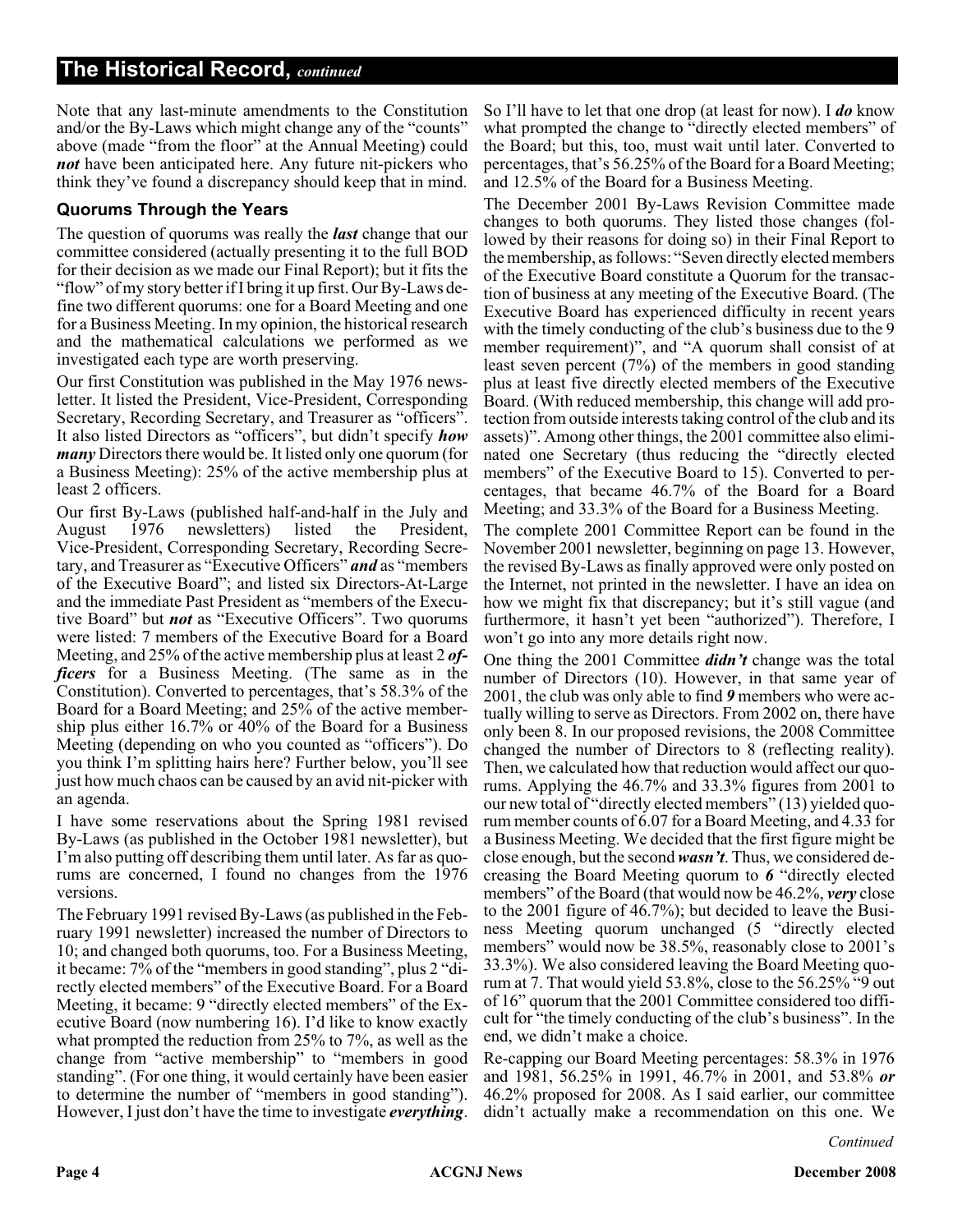presented both options to the full Board, and it was a *close* vote. Up until 2001, the club seems to have gotten along OK with a Board Meeting quorum that came out just *over* 50%. In 2001, it was changed to just *under* 50%; but Director attrition almost immediately flipped it back to *over* 50% again. Many of us wondered if another downward change was really warranted. Then, Murphy's Law struck.

The Board had scheduled a Special Meeting on October 28<sup>th</sup> (a week before the usual meeting), just for the By-Laws Committee. That way, everyone could take as long as necessary to dissect and analyze the Final Report, without interfering with the Board's regular business. Unfortunately for us, Mother Nature had other ideas. Inclement weather produced dangerous driving conditions, so that meeting had to be canceled. Via e-mail, we sent copies of the Final Report to all Board members, and speculated upon methods we might use to hold a virtual Board Meeting to discuss it. We wound up scheduling an electronic meeting for Monday, November  $3<sup>rd</sup>$ , at 8:30 PM (the night before the normal meeting), using TeamSpeak. (That's an audio-only Internet meeting program that Trenton Computer Festival committees have been using successfully for quite a while).

We had an interesting discussion for several hours that night, but that's all it was: a discussion. It couldn't be counted as a meeting because only six BOD members logged in. We *didn't* meet our quorum. (A seventh member *had* intended to participate, but he had computer problems that night: A double Murphy!) This failed meeting might have been the determining influence on the vote that just barely adopted the reduced quorum at the regularly scheduled Board meeting the next night (when we had to squeeze the Final Report in with all the other club business). So much for quorums; and now for something completely different:

#### **SIG Leaders and Discrepancies**

Now we come to the history of the 2008 By-Laws Revision Committee itself. On page one of the November 2007 newsletter, the following announcement was made (even before the annual list of Nominees was given): "In addition to the slate of officers and directors to be elected, there is also a proposal for a change in the Constitution and By-Laws to be voted on by the members. This change, proposed by Bruce Arnold, will allow the SIG Leaders to vote at BOD meetings. The exact wording of the amendment will be presented at the Main Meeting, December 7". That announcement was also repeated in the December 2007 newsletter. However, when the subject came up at that December  $7<sup>th</sup>$ , 2007 meeting itself, it quickly became apparent that *nobody* then present knew *anything* about our current By-Laws. After several unsuccessful attempts to compose an acceptable revision (and some confusion about exactly*where* in the By-Laws it should be inserted), the decision was made to table Bruce's amendment pending further study, possibly by a new committee.

At the next Board Meeting (on January  $2<sup>nd</sup>$ ), the 2008 By-Laws Revision Committee was organized, for the purpose of doing a comprehensive top-to-bottom review. It consisted

of ACGNJ President Mike Redlich, Secretary Paul Syers, and Directors John Raff, Lenny Thomas and Bob Hawes (me). As President, Mike became Chairman by default. We exchanged several messages over the next few months, but we didn't actually accomplish anything. Mike had *a whole lot* of much more important, serious and vital duties to perform. (I won't go into details here, but I'm *not* kidding. We're on shaky ground). At the June  $3<sup>rd</sup>$  Board Meeting, I volunteered to become Chairman.

On *July* 11<sup>th</sup> 2008, I sent the following e-mail message to my fellow committee members; "Well, I said a lot of stuff when I became By-Laws Committee Chairman. But what did I actually do? I got involved in another project (my End-of-June Newsletter Supplement) and did *nothing!* That changes now". From then on, we buckled down, and slogged through the By-Laws from one end to the other. When we finally got to Bruce's problem, we had gathered enough background information to understand what was going on; and it wasn't good.

First, though, I have to tell *you* some of that background information. Since our club was originally formed, terms have changed. As far as our current By-Laws are concerned, ACGNJ is governed by an Executive Board. That term is used all over the place, and we didn't even think about trying to change it. We just inserted the parenthetical remark "(also known as the Board of Directors, or BOD)" into Section 4.8.1 and left all the other instances alone. Likewise, as far as our current By-Laws are concerned, we have either Subgroups or Activities. As a link to the terms in use today, we appended the following sentence to the end of Section 7.3: "Less precisely, either a Subgroup or an Activity may also be called a User Group (UG) and/or a Special Interest Group (SIG)".

You might reasonably ask; "What's a Subgroup? What's an Activity?" The By-Laws *don't* say, leaving it totally to the discretion of the Executive Board. (Traditionally, the Board has classified a new SIG as an Activity for the first year of its existence. If it survives into a second year, it gets promoted to a fully recognized Subgroup). You might also ask; "What's the difference between them?" Here again, the By-Laws leave that up to the Executive Board, *except* for one provision: A Subgroup Chairman is considered to be an "*in*directly elected" member of the Executive Board, while an Activity Chairman is *not*. Here we find the basis for Bruce's amendment.

Here, too, we find the inconsistencies in our historical record that prompted my earlier expressed reservations about the Spring 1981 revised By-Laws. As far as I can tell right now, the terms "directly elected members of the Executive Board" and "indirectly elected members of the Executive Board" appeared for the first time in the February *1991* revised By-Laws, as published in the February 1991 issue of our newsletter. However, in that same newsletter issue, Article IV, Section I of the February *1991* revised Constitution was printed as follows (quoting exactly, typos and all):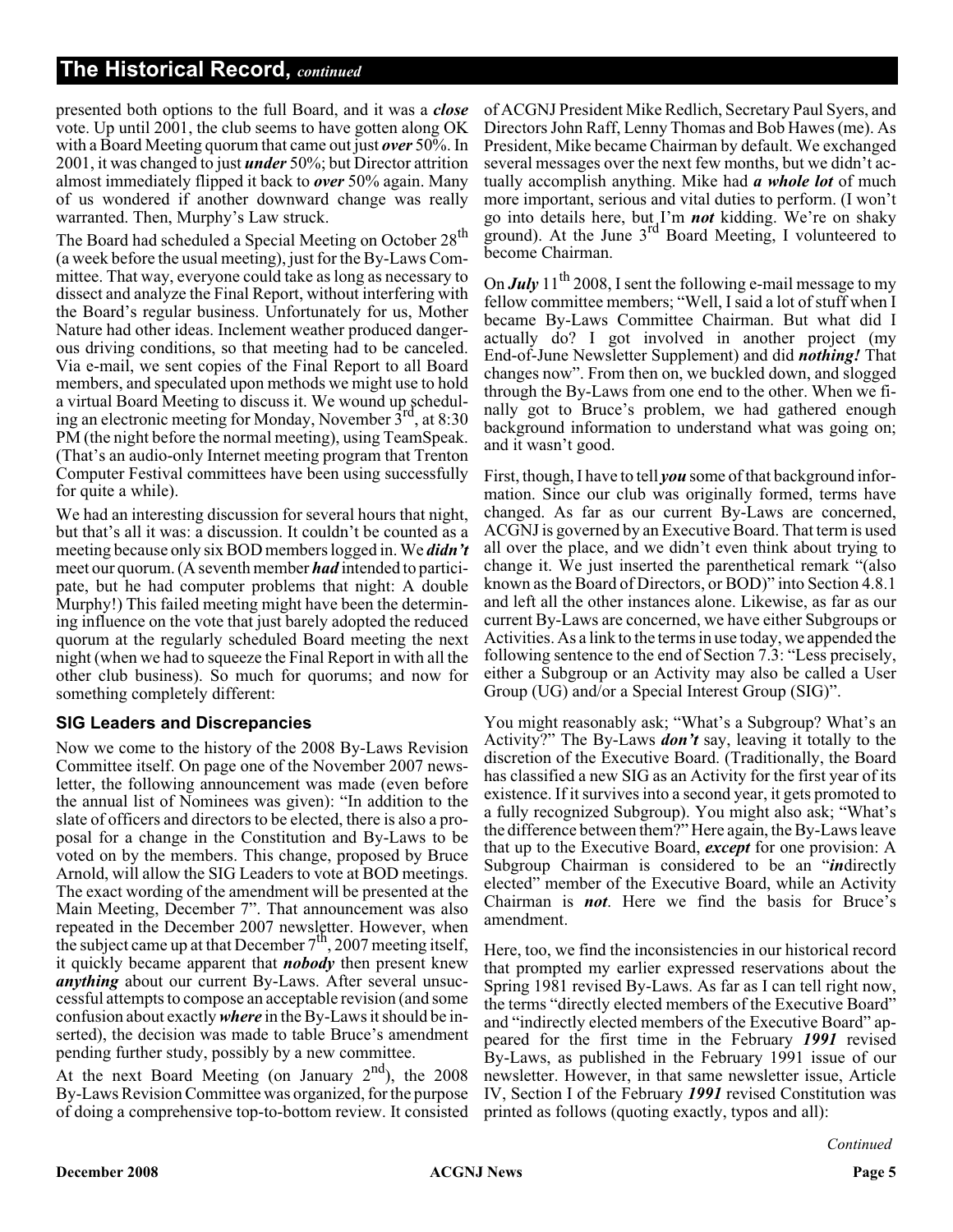"(Revised Spring 1981) The officers of this organization shall be the President, Vice President, Corresponding Secretary, Recording Secretary, and Treasurer. These officers along with the Directors-At-Large shall be elected by ballot at the annual business meeting for their term as covered in the Bylaws. The Executive Board shall consist of the officers, the Directors-At-Large, the immediate past President, the Elected Chairmen of Board recognized subgroups, and Sol Libes, who shall be a permanent member of the Executive Board".

This would certainly seem to indicate that Subgroup Chairmen had been considered to be members of the Executive Board since 1981; but when I went to the Spring 1981 revised Constitution (as published in the October 1981 newsletter), that Article IV, Section I version *wasn't there*. The version from the original May 1976 Constitution appeared to be there instead. In fact, *both* the Constitution and the By-Laws as printed in the October 1981 newsletter were *only* dated 1976. Could it be that they printed the *wrong* versions way back then, and *nobody ever noticed?*

I did a word-by-word comparison of the Constitutions as published in the May 1976 and October 1981 newsletters. Except for some typo-like changes (punctuation and uppercase/lowercase flips that could easily have been inadvertently made during transcription), they were word-for-word *identical*. Thinking I'd made a major discovery, I began a word-by-word comparison of the corresponding By-Laws. Except for some similar typo-like changes, the first four Articles were also identical. Then, in Article V, I found some substantive changes. I found further small but significant modifications in some of the following Articles as well. Even if not clearly dated, the By-Laws published in the October 1981 newsletter had *definitely* been mildly but meaningfully revised; and they *hadn't* mentioned anything either directly or indirectly elected.

The fact that the By-Laws published in the October 1981 newsletter could be proved to be the correct version would tend to indicate that the Constitution published in that issue was also correct; and that our 1981 predecessors simply hadn't felt the need to change anything there. Unfortunately, it isn't proof. There's a precedent for a change that affected club operations to have been made only in the Constitution. Our current By-Laws mention Business Meetings, but don't define them anywhere. They're defined *only* in our current Constitution. (Our committee fixed this, and added provisions designed to see that something similar won't happen again; but I digress).

Therefore, while I strongly suspect that the version of Article IV, Section I that carried that "(Revised Spring 1981)" tag was actually added to the Constitution in 1991 (then back-dated for some unknown and possibly nefarious reason), I can't prove it; and without compelling proof, we shouldn't act. So that Section, still dated 1981 but with the typos fixed, has been carried over into our 2008 proposed revised Constitution.

My uncertainty about that Section's validity has actually helped me to accept the only decision made by our Committee that I wasn't personally satisfied with. What's more, it was actually right "next door". The 2001 Committee had deleted the previous Article IV, Section II; and left it empty. We decided that this would be a good place to commemorate the change from two Secretaries to one. So we created a new Section II, and marked it with an "(Enacted December 2001, Revised December 2008)" tag. I always felt that this tag, while accurate, was too "cumbersome". I tried to come up with a replacement, but I wound up rejecting everything I thought of, except for "(Enacted December 2001)" by itself. Though less accurate, it *was* shorter; but I didn't really like it, either. Ultimately, we went with the longer tag, which I considered to be the "lesser of two evils". Now, I'm glad we did. Someday, on some successor committee, somebody might find that little bit of extra information useful.

Getting back on topic (Bruce's amendment), why do I care when Subgroup Chairmen were granted membership on the Executive Board? Because it measures the length of a convoluted conspiracy to commit an injustice. If it was in 1991, that's seventeen years. If in 1981, that's *twenty-seven* years. Since the oldest By-Laws language I have came from 1991, that's what I'll have to go with. Consider the following six points:

*1.* As stated near the beginning of this article, *any member* in good standing can attend any Board meeting if they want to. They can even present business to the Board. They just can't vote on it.

*2.* As stated when discussing quorums above, the 1991 By-Laws specified "directly elected members" of the Executive Board for *both* quorums.

*3.* The 1991 version of Section 4.8.2 defined "directly elected members" of the Executive Board as "the President, Vice-President, Corresponding Secretary, Recording Secretary, Treasurer, ten Directors-At-Large and the immediate Past President".

*4.* The 1991 version of Section 4.8.2.1 defined "indirectly elected members" of the Executive Board as "the duly elected Chairmen of those Subgroups recognized by the current Executive Board". It also said that; "In the event the Chairman of a Subgroup is unable to attend a Board Meeting, the duly elected Vice-Chairman shall sit and vote in his place".

*5.* The 1991 version of Section 7.3 said that; "Elected Chairmen of Fully Recognized Subgroups will have a seat on the Executive Board"

*6.* The 1991 version of Section 7.3.2 said that; "An Activity shall have the full powers and function of a Subgroup with the exception that the Activity Chairman shall not be entitled to membership on the Executive Board.

These points taken together show that Subgroup Chairmen (or SIG Leaders, as we currently call them) *were*, in fact, granted voting membership on the Executive Board as of 1991, if not earlier. From Point 1, "seat", "sit" and "membership" *must* necessarily mean more than just being allowed to attend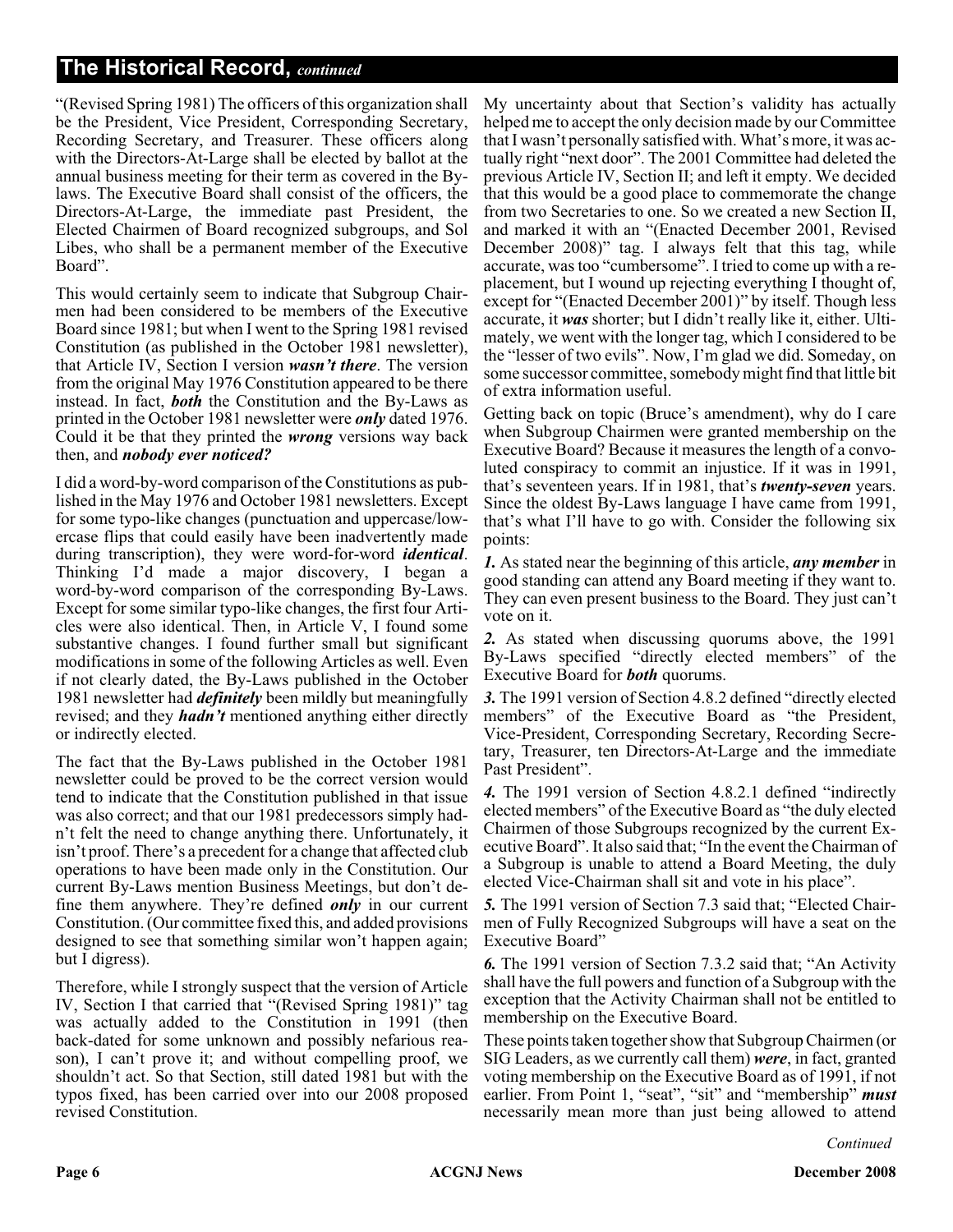Board Meetings, but *not* to vote. (Any member can do that). Then, there would be no reason for Point 2 if SIG Leaders *couldn't* vote. It's clearly designed to prevent them from holding any meetings that *didn't* include enough "directly elected members". Furthermore, in Point 4, the word "vote" was actually used; though only in reference to a Vice-Chairman. Unfortunately, you can also see the loopholes that opposition nit-pickers seized upon to exclude SIG Leaders.

Bruce Arnold told me that, in the past, there was a motion made and passed by the members attending a regular Business Meeting that denied SIG Leaders voting rights. However, that vote was *illegal*. The By-Laws can't be overruled except by amendment. Now, there's nothing inherently wrong with not wanting SIG Leaders to vote at Board Meetings. It's a valid political position. Instead of playing sneaky back-door games, those who feel that way should just be honest and introduce their own By-Laws amendment accordingly.

As for the 2008 By-Laws Revision Committee, we did our best to close those loopholes. That met Bruce's intentions, so his proposed amendment didn't require any further additions.

#### **Mars Attacks the Gremlins**

As I write this, it's late at night and I'm feeling a bit silly. That sub-heading above is an in-joke. It's*so* "in" that*I*might be the only one who will ever get it completely. In point of fact, Mars and Gremlins will be featured below, but in different paragraphs. Thus, they don't interact or appear "on screen" together. So that sub-heading also rates as sleazy false advertising. Forgive me.

Most of the work done by our 2008 By-Laws Revision Committee can best be described as low grade tedium; but one other interesting thing happened. It involved ARTICLE X: INDEMNIFICATION OF OFFICERS AND DIRECTORS. Specifically, Section 10.1; and it also tied in with some mysterious circumstances that I described in my previous newsletter article.

Section 10.1 is a monster. When I first encountered it, my initial instinct was to *run*. Fast! In an e-mail to my fellow committee members, I said that it "was written either by a committee from an insane asylum, or by a lawyer. I say we don't touch it, or even breathe on it too hard". However, it contained *at least* a dozen typos. So eventually we gathered up our courage and tackled it. As you might guess, it was written in Legalese. At one point, I said; "The only difference between Legalese and Martian is that it would probably be easier to understand Martian". Even granting its possibly inhuman origins, though, there was still something wrong with its final sentence. It just didn't scan right.

Acting on a whim, I did a Google search for a dozen words pulled from the middle of that last sentence ("against whom as such the action, suit or other proceeding in question"), and *I* got a hit! On September 24<sup>th</sup>, 2004, the By-Laws of Maxi Drug, Inc. were included as one of 126 Documents and Exhibits in some kind of legal action involving Thrift Drug, Inc. With the exception of "employee", "agent" and "stock" refer-

ences that obviously wouldn't apply in our case, the Maxi Drug "Indemnification" Section was close enough to *our* Section 10.1 that they were obviously descended from a common ancestor.

Comparing final sentences, I found two transcription errors in our version. One **mis**-copied word ("of" instead of "or") and one *un*-copied word (another "or" was missing). With those changes, our last sentence was still a complicated 57 word long run-on sentence, but it finally scanned correctly. In another e-mail to my fellow committee members, I said; "I did a Google search that returned only *one* result, and that result turned out to be *precisely* what I was looking for. I never got that exact combination of question and answer before. *Not* making this change is probably against some kind of natural or maybe even Divine law". It never occurred to me that something was seriously wrong.

I'll give you a hint: How many results would you expect to get if you repeated that search now? The answer should be at least *four*. One would be the Maxi Drug By-Laws, one would be *this* newsletter article (after the search engines have had enough time to find it), one would be our current By-Laws as posted on our Web Site, and one would be our *revised* By-Laws as posted on our Web Site. (Furthermore, once we publish our revised By-Laws in a future issue of this newsletter, the hit count will go up again). Our current By-Laws have been continuously posted on the Internet for the last *seven years*, containing those exact same twelve words for all that time. It should *not* have been possible for me to get only one result.

That brings us, at last, to the Gremlins. Before, in my *Turkey with Gremlins* article in the November 2008 issue of ACGNJ News, I described how an unknown technical fault made it very difficult (if not downright impossible) for me to access any of the old newsletter PDF files that we keep stored on the Internet. Both the Adobe and Foxit PDF readers were equally stymied, even when run on two different computers under two different Microsoft Operating Systems (Windows 2000 and XP). Only when I booted from a Slax Linux 6.0.7 live-CD and ran its Konqueror web browser was I able to download copies of those files to a local hard disk (where both readers, under either MS OS, could then display them just fine). Even under Slax, my transfer speed performance was abysmal, as you should all remember. (What! You didn't read that issue? Shame on you). Over a period of three days, in just about *twenty-three hours* of real time, I was able to download only 275 PDF files; for a measly total of just 414.6 MB. (Not much more than half of a single CD).

Why bring up this subject again here? Because I made the twelve-word search described above just barely three weeks *after* that traumatic three-day ordeal; and Google (arguably the most enormous "800 Pound Gorilla" in the search-engine business) *couldn't find the ACGNJ Web Site!* It's my contention that whatever disturbance in the Internet "Force" that had previously confounded me was still out there, and that it remained pervasive enough to interfere with the operations of a really, *really* big operator.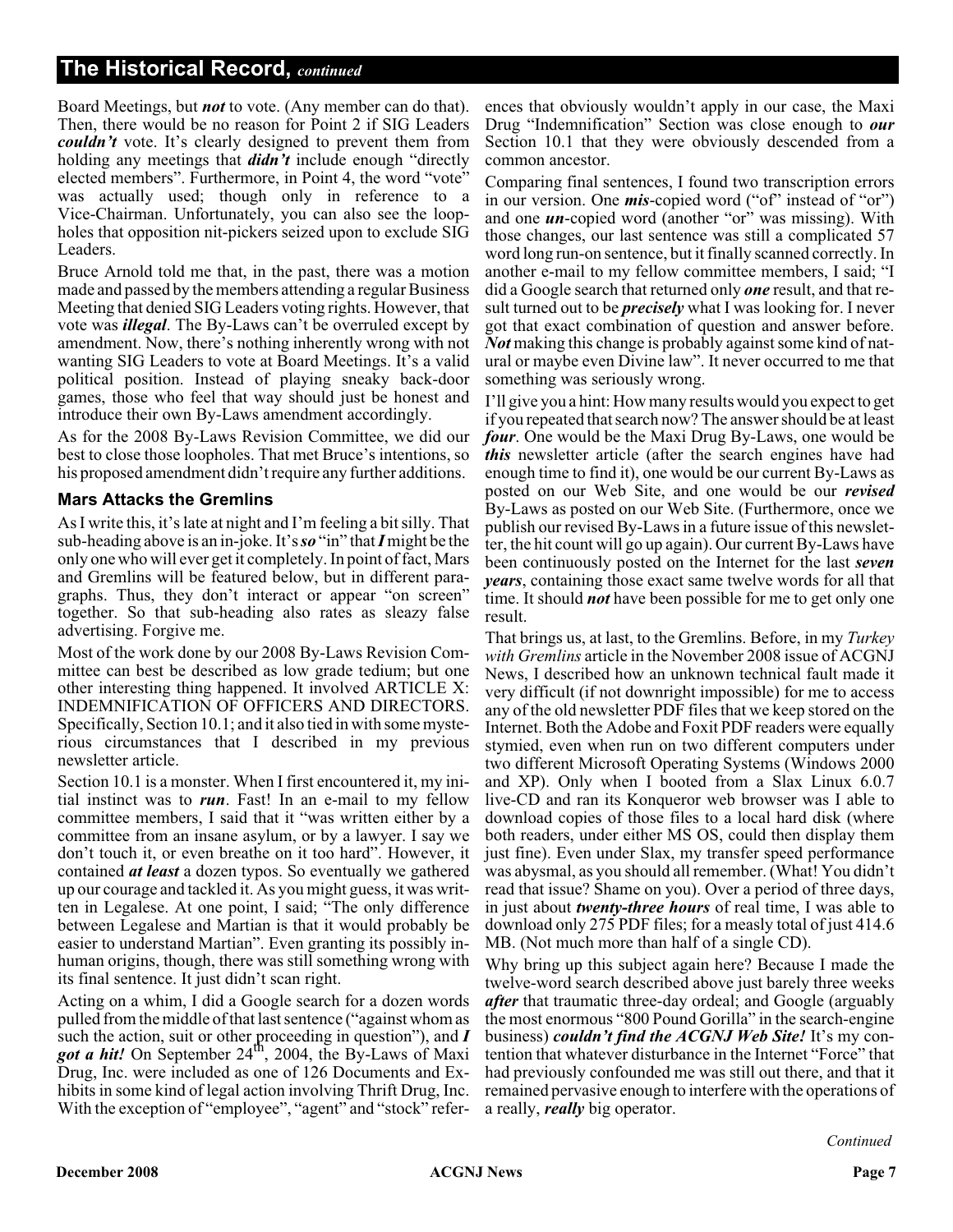### **From The DealsGuy 2008**

*by Bob (The Cheapskate) Click, Greater Orlando Computer Users Group*

#### **\*Lost In Space**

A lot is written about cloud computing lately and I wonder how many of you are as confused about what that really is as I am. It would seem that cloud computing has to do with keeping your data stored on some distant server or storage service where you hope it is safe. To me, that's a new name for an old concept, uploading it to some distant storage service on the Internet. On the other hand, in any offsite concept of storage, things must go right no matter what the concept is. In reality, it's still possible that things could go terribly wrong. Read this short article from Information Week magazine about Nirvanix whose service turned sour because of a third-party vendor assisting in providing their service. A bad experience like that can shatter your confidence in Software as a Service, or Cloud Computing. The article is "Beyond Online Storage" and the crisis description is near the end of the article. *[Beyond](http://www.informationweek.com/news/software/hosted/showArticle.jhtml?articleID=210602537&pgno=4 ) Online Storage*

Perhaps you could do your own "Cloud Computing." For example, put some servers in grandma's house. She might have a spare bedroom now that the family no longer lives there. Perhaps there are ways to do cloud computing yourself, which would make it as secure as you like, and if something goes wrong, you should still have the data, physically. That might also be an advantage since DNS hijacking is becoming more prevalent these days. (I couldn't resist a tongue-in-cheek comment!)

#### **\*Don't Trust Anybody!**

I'm on my soapbox again this month. We purchased a new microwave oven (above the stove type) from Best Buy after considerable shopping because they were the cheapest at the time. Some of you might remember my lawsuit against Best Buy several years ago. We had written them off for shopping, but decided to try them again since this was a different store. We bought the unit and when they loaded it into my pickup, I checked the box closely before accepting it, and it was not damaged. That led me to believe that the microwave oven was in good condition. Later on, I had a professional installer over to help me with the installation because of the difficult mounting space over the range. When we opened the box, the microwave's metal case was badly bent and the door alignment was bad. The installer said the unit had obviously been dropped. Needless to say the unit would not work.

When I tried to take it back to Best Buy, they said that once I took possession of the unit, it was my responsibility and they would not replace it since I had probably damaged it myself. However, they sent it to their repair facility for evaluation. Obviously, Best Buy's service facility would not repair the damaged unit under the warranty and said it could not even be repaired. As a last resort, I tried calling Best Buy's corporate headquarters, but to no avail. That conversation lasted about one minute before I got the same response as the store gave me and a quick goodbye, so there went \$300. No more dealings with Best Buy by us, although perhaps other stores would have also taken that attitude. I guess it could be said that you should check the contents of the box and not take anything for granted when picking something up yourself.

It was suggested by a friend to also call Samsung, which I did; but they didn't seem to care either. For what it's worth, the metal in the Samsung microwave's case was very thin and flimsy. The installer suggested not replacing it with another Samsung.

#### **\*Memory Problems With Your Passwords?**

Why not give KeePass a try. Many people try the wrong methods for managing passwords, such as using the same one for everything so it's easy to remember. All the thief has to do is obtain that one password and he can have you hurting. KeePass will help you be better organized and perhaps you will develop better and safer password methods. KeePass is FREE and also open source. Check it out at *<http://keepass.info/>*

That's it for this month. I'll have some more new product announcements on my Web site that didn't offer discounts. Meet me here again next month if your editor permits. This column is written to make user group members aware of special offers or freebies I have found or arranged, and my comments should not be interpreted to encourage, or discourage, the purchase of any products, no matter how enthused I might sound. Visit my Web site at *<http://www.dealsguy.com>*.



#### **The Historical Record**, *continued*

To me, that sheds a *giant* black cloud over the whole concept of "Cloud Computing". We already know that international organized crime has a *big* presence on the Internet (not to mention terrorists). Now we can add unpredictable and inexplicable phenomena that can make it impossible for us to actually make use of any data files we may have stored out there. Furthermore, our newsletter PDF files were *small*; averaging just under 2 MB each. What would have happened if we had been storing big files out there, and suddenly couldn't access any of our data? I can hear you say; "Backup, backup, backup". However, another current trend is to make off-site backups to the Internet as well. That's just begging for Murphy's Law to strike. The Internet is a *fabulous* tool, but we're just asking for trouble if it's the only one we stick in our metaphorical "tool belt".

Well, that's enough ranting for now. See you next month.  $\Box$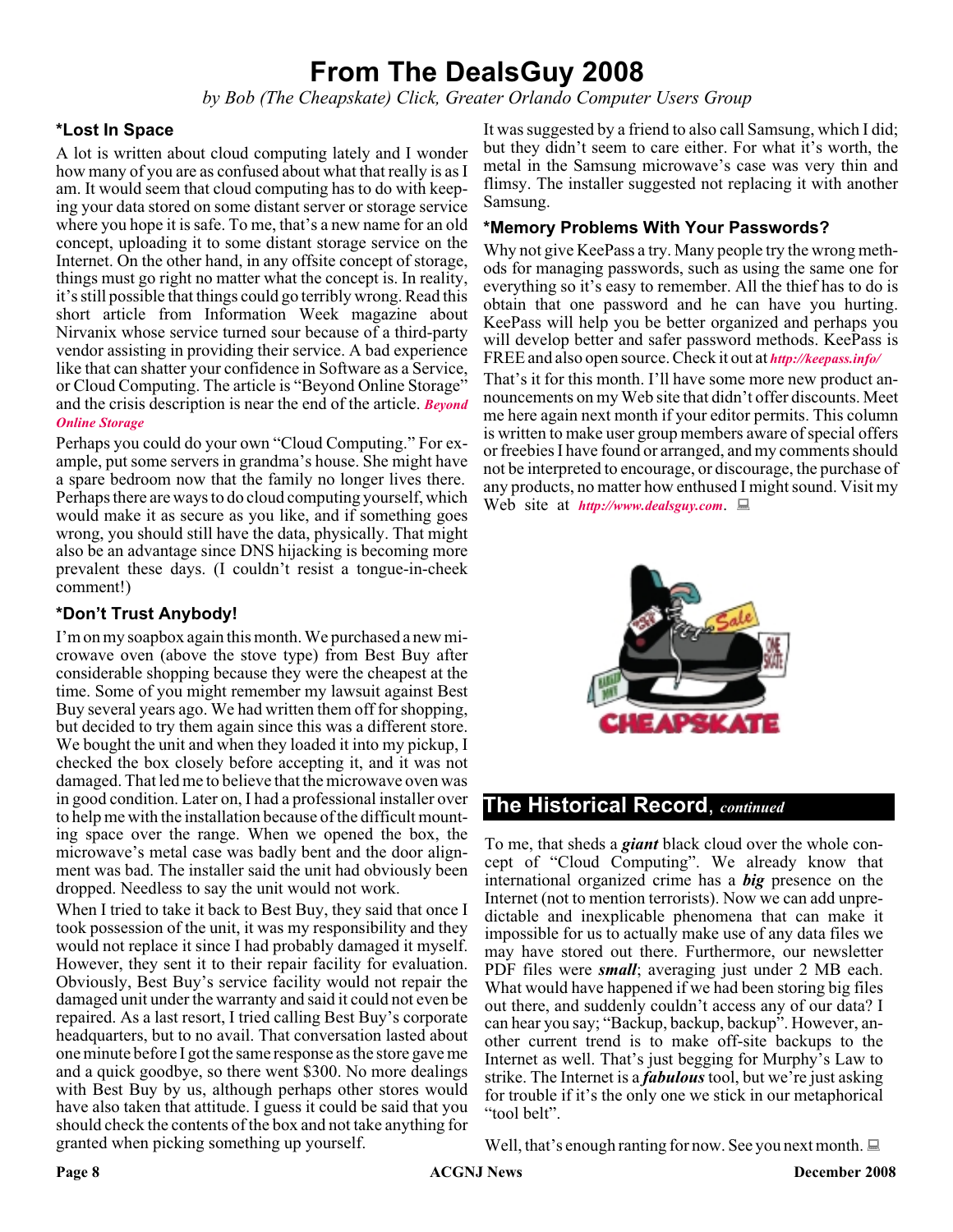## **FastStone Capture**

*Ron Hirsch (Ronhirsch1439 (at) comcast.net), Boca Raton Computer Society, Florida ([www.brcs.org](http://www.brcs.org))*

#### **What is a Screen Capture?**

When you are working on your computer, the material you are working on/looking at, is displayed on your monitor screen, as a bunch of pixels. Often, it is nice to be able to "save" the info onscreen, or parts of it, for further uses.

Windows does offer a "Print Screen" capability, to send info to the clipboard or printer, but as with many of Windows utilities, it's a pretty barren utility, with very few options. Fortunately, there are several 3rd party utilities out there, one of which I consider the best I've ever used.

#### **My History with FastStone**

When I started using FastStone Capture in early 2007, it was still freeware, with a request to send in a "contribution", if one liked it. I liked it so much, I sent off a contribution immediately, and received a very nice "Thank You".

Shortly after my contribution, it became a "paid for" utility. For \$19.95, you get the program, and updates are free forever. There is a 30-day free trial period, during which you can use a fully functional version, to convince yourself that this is indeed a program that you want to keep using.

#### **Ways to Use Screen Captures**

Below, I've included some of the ways I use this screen capture program — which, by the way, I use just about every time I'm on my computer. Remember, this program can capture a wide variety of areas on your screen — see the listing below in one of the screen captured images.

1.Have you ever installed something where a variety of screens and dialog boxes came up, and had to be filled in with info for various options, etc.? Sometime later on — weeks, months, or even years, you need to know what info and options et al that you filled in. No problem — just save each screen and store the saved screens in a named folder. Then all that info is available at a moments notice. All you have to remember is where you stored it. And you can also print out each of the screens after saving them, and file those pages in a loose leaf notebook.

2.You have some digital photos that you'd like to send to someone in an e-mail. If you just "insert" the pix into the e-mail message as many people do, they may come out to a very large size — much larger than you wanted, or expected. There are of course a variety of ways to "resize" image files, but there is one that is pure simplicity. What I do is to display each picture file in a program such as Windows "Picture and Fax Viewer", or the free Fastone Viewer offered on their site. Then adjust the size of the displayed image on the screen, to what you'd like the size to be in your e-mail. Then capture the image. When inserted into your e-mail it will be exactly the size that you captured, since it captures pixels, and monitors all have very similar pixels/inch.

3.You're on a web page, and there is something interesting that you want to save, but you don't want to print out the whole page. Just select the desired area using Fastone Capture, and save/print that area only.

4.You're watching a video on your TV, and there was an image of someone/something you wanted to capture. Just pause the video, and select the area you want in Fastone Capture. Your image is captured. Remember, screen captures are just pixels. The capture process doesn't care what created those pixels.

Remember, this capture method saves things as an "image" (I use the jpg choice). It will not save text in editable form. If you want to do that, you must copy and paste into a text editor, such as Notepad. But, if you have a program such as "Omnipage" which is generally included when you buy a flatbed scanner, you can use it to convert a jpg image of text to an editable page of text.

#### **Links**

The FastStone site is at *<http://www.faststone.org/index.htm>* . While here, check out the other excellent programs, all of which are free, or click on the Download button for FastStone Capture to download it.

Download link: *<http://www.faststone.org/FSCaptureDetail.htm>* or click on "download" when you are on the first link above.

*This article has been obtained from APCUG with the author's permission for publication by APCUG member groups; all other uses require the permission of the author (see e-mail address above).*

#### **Back Issues Needed**

The editor is attempting to build a CD containing all issues of ACGNJ News in pdf format, but our collection is incomplete. We're hoping some faithful reader has been hoarding them and will be willing to lend them to us just long enough to scan them. We promise to return them quickly. Thanks Joseph Gaffney, who loaned his collection for scanning. Below is a list of what we still need.

1985: June, July, August, September

1984: August

1976: January, February, March, April (pamphlet-size booklets)

1975: All issues except #1 (June). These are also pamphlet-size booklets.

If you can supply any of these missing issues (or scanned images or good clear copies), please contact the Editor by email (*[bdegroot@ptd.net](mailto:bdegroot@ptd.net)*). Those who supply missing issues will receive a free copy of the resulting CD as our thanks for your help.  $\Box$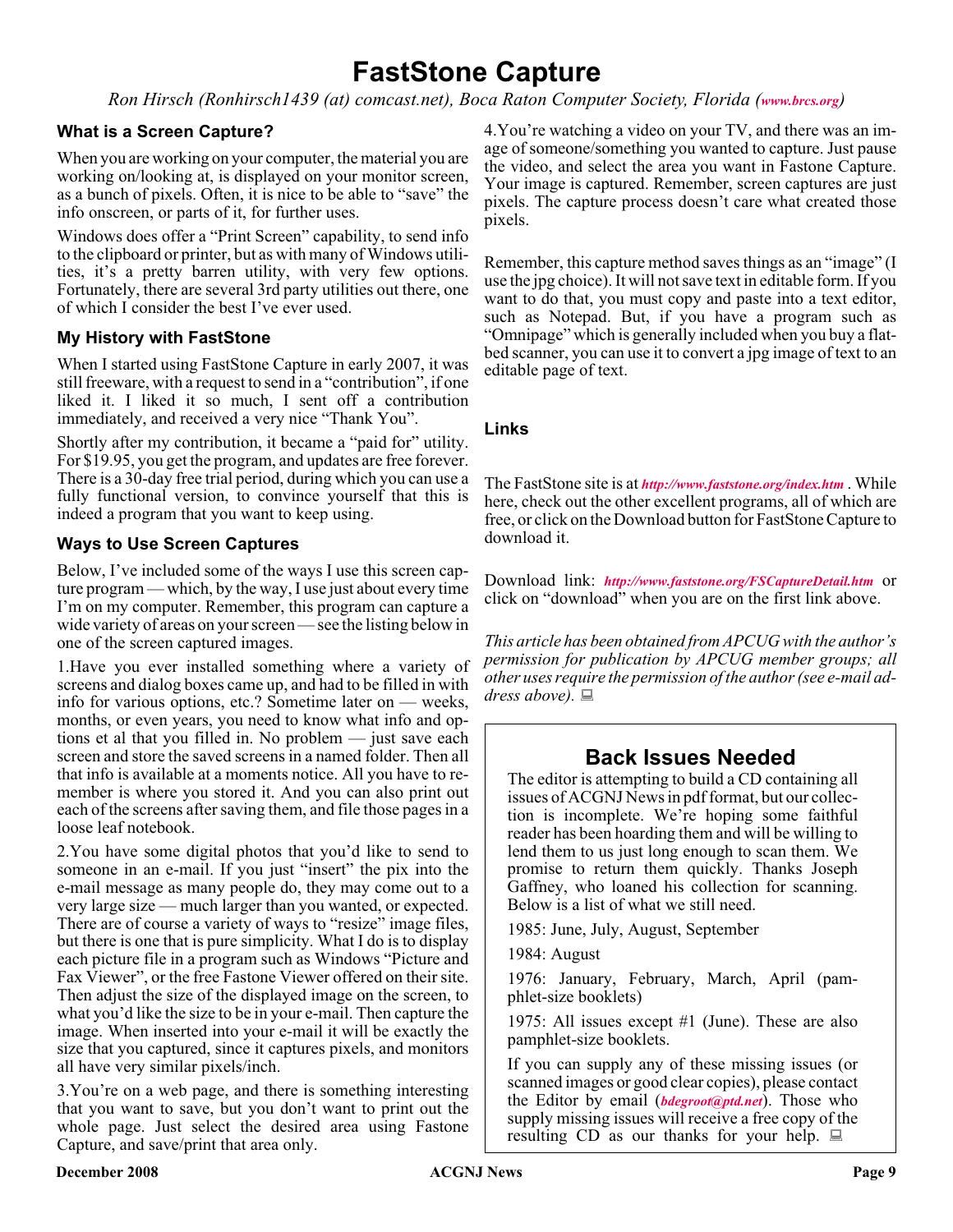### **Google's New "Chrome Browser" (Beta) Not Yet Ready for Prime Time**

#### *Ira Wilsker*

As I type this, the national media is playing up the fact that today is Google's tenth anniversary. In that time it has become the predominate player in the search industry, with a market share of about two-thirds. By more than coincidence, Google also recently announced the public release of a beta version (pre-release) of its free new browser with the moniker "Chrome".

It is no secret that Google is in a competitive war with some parts of the Microsoft dynasty, and Chrome is intended to be a competitor of Internet Explorer (IE). By design, Chrome may be a superior browser to IE, but in the few days that I have used it, I have to conclude that the current beta version is "...not yet ready for prime time." Several of the websites that I routinely visit, including two different webmail accounts, My Yahoo, my weather page, and some other sites would partly load and display, and then disappear with a black window with a white font and graphic displayed. The graphic is of a frowning web page, and the expression "Aw Snap! Something went wrong while displaying this webpage. To continue press Reload or go to another page." Reloading would not fix the problem on any page where the error appeared. This is why I believe that this beta version, while fast, attractive and feature rich, is not quite ready to take its place as a primary or secondary browser. For the record, every page that failed to load in Chrome, loaded flawlessly in IE and Firefox. Despite this nagging bug, Chrome is still a worthwhile free download, because it has several interesting features lacking on the competing browsers, especially its obvious target, Chrome's nemesis, Internet Explorer.

Chrome (beta) was fast and easy to download from *[www.google.com/chrome](http://www.google.com/chrome)*, and effortlessly installed on my XP machine. During the install I was given the option to import bookmarks (favorites), cookies, and passwords from Internet Explorer, which I chose to do. While unstated by Google, it appears obvious that later versions of Chrome will be able to import data from Firefox. Chrome will also run on Vista, and versions for Mac and Linux are in the works.

After reading about Chrome and its features, I was excited about its potential. It is written in open source code using some of the best features of other open source products such as Firefox and Apple's WebKit. The code is tight and compact, and when it works, appears to load and display websites much faster than IE. Some of the technical websites have actually tested the load times of popular websites, and Chrome may be the fastest browser available.

One feature about Chrome, which I was especially interested in, was its default display of thumbnails of the websites most frequently visited by the user. Clicking on the thumbnail would instantly open the website either in that window, or in another tab (window) at the user's discretion. The appearance of the Chrome browser is clean and uncluttered. Each Chrome tab or window is loaded in a virtual "sandbox" such that if one web page crashes, it will not take down the entire browser, but instead only close the affected tab.

More and more applications are being integrated, many of which can be run directly from Chrome. Clicking on the control icon on the toolbar of Chrome gives several options, one of which is to create instant application shortcuts which can load applications into Chrome. An icon is created and placed on the desktop by Chrome, and clicking on that icon directly opens the application in a Chrome tab, even if Chrome is not loaded or is offline. This can give near instant access to such services as Gmail, Google Calendar, or most other applications.

Utilizing a concept "one box for everything" enables the traditional address bar of the browser to perform several simultaneous functions. As information is typed in the address bar, Google (by default) will identify previous websites visited as well as suggested search topics which become more detailed as more is typed. While Google is the factory default search setting, it can be easily changed to other major search engines, such as Yahoo. Multiple sites, such as EBay, Amazon, and others can also be selectively searched as determined by the user.

Chrome uses tabbed browsing, long a staple of Firefox, but fairly new in IE. The tabs are dynamic, in that they can be dragged changing their order on the top of the screen, or into a window creating a new window. This gives the user total control over the appearance of the pages displayed for comparison or other purposes, and is an attractive feature. Another useful feature in Chrome that also previously appeared as a default in Firefox is a safe browsing function. Chrome dynamically checks websites entered in the address bar against a continuously updated database of malware and phishing (identity theft) websites, and displays the following in a red warning window in a large font, "WARNING: Visiting this site may harm your computer!".

Many users like to create lists of bookmarks and favorites, and Chrome makes book marking sites very fast and easy. There is a small star on the address bar, and clicking on the star creates the bookmark, with the option to modify the bookmark. Another common task that Chrome handles very well is downloading files. Rather than using a download manager, Chrome displays download progress in the bottom of the window. When completed, the downloaded file can be dragged to the desktop or elsewhere, or opened directly by clicking on the filename in Chrome.

Chrome has been a lot of fun to play with, despite my frustrations trying to open some web sites. Google will be releasing frequent updates, and hopefully the page loading bug will be quickly remedied. If you want to try the latest in browser technology, being fully cognizant that it is currently a beta version, then Chrome may be a worthy browser to download and install. Chrome coexists just fine with IE and Firefox, and does not interfere with them.  $\Box$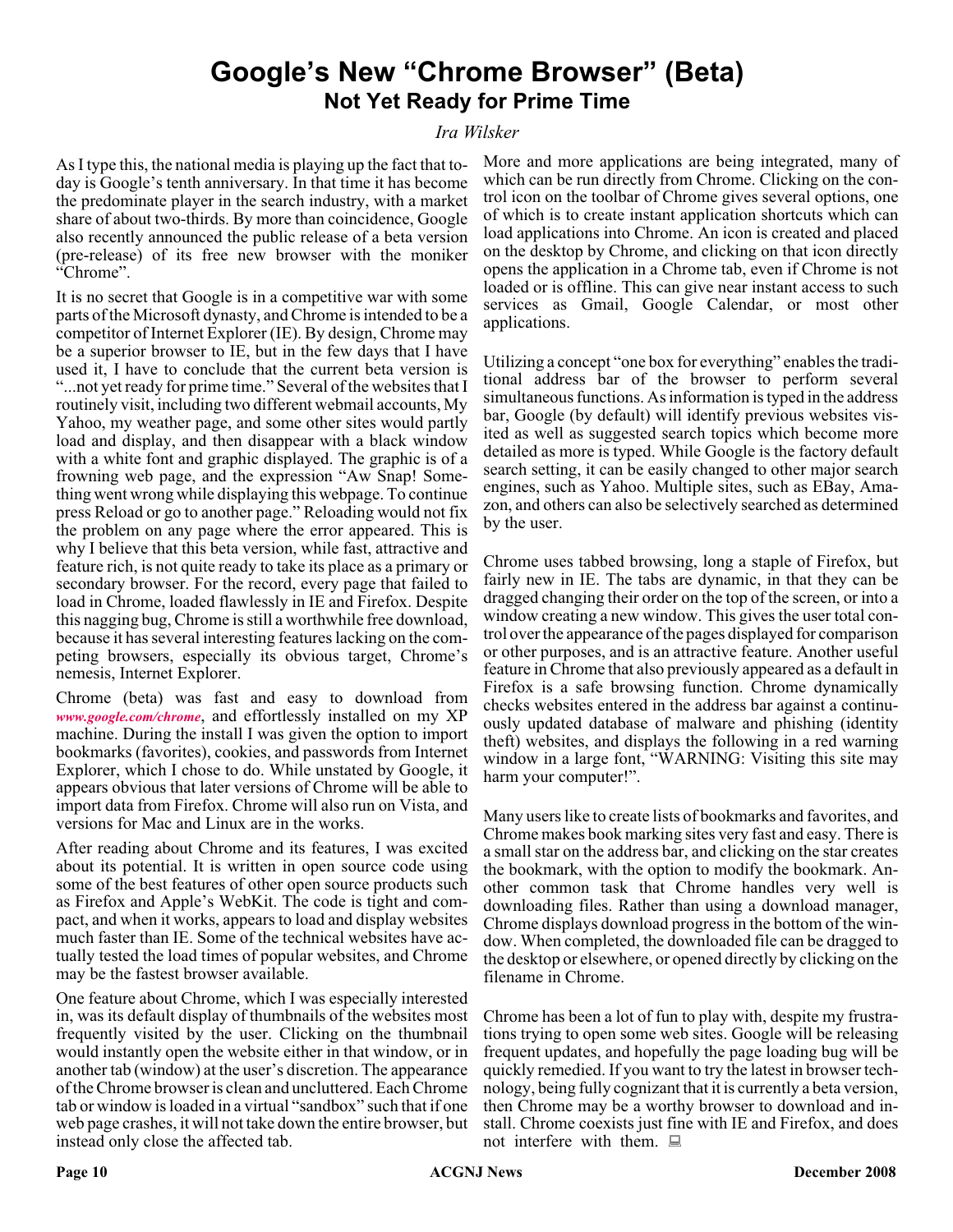### **Cloud Computing – The Future of Personal Computing?**

*Brian K. Lewis Ph.D (bwsail(at)yahoo.com)., Sarasota PCUG, Florida ([www.spcug.org](http://www.spcug.org))*

You may not have heard of it, but "Cloud Computing" is the latest buzz-word in computing circles. The question is, just what does it mean? The problem is that at this point, there is no really solid definition for this term. You can search for it and you'll find a number of interpretations. So, from all that I have encountered, I'll try to synthesize one for you.

Cloud computing is being able to access files, data, programs and services all via the Internet. You would have little or nothing stored on your computer, in fact, your computer might simply be a device, desktop or handheld, that can access the web and all of its services. In addition, cloud computing offers the services of enormous computer networks that function as if they were components of a supercomputer. These networks can process tens of trillions of operations per second compared to three billion operations per second for the most powerful desktop computer. This kind of computing power can be used for analysis of risk in financial portfolios, delivering personalized medical information, and powering immersive computer games. These networks use hundreds or thousands of network servers using PC related technology.

I think this excerpt aptly describes the computer cloud. *"What is Google's cloud? It's a network made of hundreds of thousands, or by some estimates 1 million, cheap servers, each not much more powerful than the PCs we have in our homes. It stores staggering amounts of data, including numerous copies of the World Wide Web. This makes search faster, helping ferret out answers to billions of queries in a fraction of a second. Unlike many traditional supercomputers, Google's system never ages. When its individual pieces die, usually after about three years, engineers pluck them out and replace them with new, faster boxes. This means the cloud regenerates as it grows, almost like a living thing." (*Quotation is taken from a Business Week article dated 12-13-2007 by Stephen Baker.)

Although some of these services may appear to be only of interest for corporations and their IT departments, services are also being made available for home and small business users. As you might expect, the availability of this Internet computer access depends on fast broadband access. An area where the U.S. lags behind many other countries. In this country we think that having 10-15 megabits/sec on our broadband is really fast. However, in Japan, 50 megabits/sec is closer to the norm, even for home users.

So who would be providing these cloud computing services? Actually, they already exist in the form of Google Apps, Amazon Elastic Compute (EC2), Sapotek's Desktop2 (*[www.desktoptwo.com](http://www.desktoptwo.com)*), Zim Desk (*[www.zimdesk.com](http://www.zimdesk.com)*) and Zoho Office (*[www.zoho.com](http://www.zoho.com)*). (There are also a number of companies providing these services and more to large corporations only.) Sapotek claims to have 175,000 users of their Desktop2 and their servers can handle  $8 - 10,000$  of them at the same time. They have a partnership with Sun that will provide the equipment to handle as many as 350,000 users. Every time I look for more information on Cloud Computing I find new

companies listed that are offering these services. It is a very rapidly growing industry.

So, if you wanted to take advantage of the services in the cloud, what could you expect to find? Let's take a look at Desktop2. This is a free service that provides normal office applications: writer, spreadsheets, presentations, notepad, and a calendar. It also provides hard drive storage, e-mail, instant messaging, blogs. MP3 player, RSS service and a web site editor. The free version does come with ads as you would expect.

Zimdesks is very similar to Desktop2. Its web applications includes pop3email, file manager, sidebar, RSS, browser, word processor, spreadsheet, calendar, tasks manager, accessories/widgets, web messenger, video conference, media player, Internet radio, web TV, games, zimcommunity, zimblog, and much more. It is also a free service that incorporates advertising. Like everyone else they have to support themselves somehow.

The third of these services is Zoho Office. On their home page you not only find a list of the services they provide, they are all available for trial simply by clicking on a icon. As with the previous services, the list of applications is quite extensive.

Google Apps is very similar in its offerings to the preceding services. However, it is more oriented towards business users. It does have a free version which might be useful for the individual user.

Zoho uses Java to run its applications on the web. Other services may use Flash or Java. Either of these allow the applications to run in your browser and to operate at reasonable speeds. I have tried out the word processing and found it to be no different than using a word processor on my computer. This is true even though the speed of my Internet connection is usually only 500 – 750 kilobits/sec. When you are using a wireless card modem it is only on very rare occasions that you can match fast DSL speeds. I'm sure that those of you on cable or fast DSL would have no problem using a web-based application, at least with regard to the speed of the applications response. However, if you are preparing a graphic loaded presentation, then you might experience some slow down depending on the speed of your connection.

The idea of relying on Web-based applications and storing data in the "cloud" of the Internet has long been pushed as a way to do business on the road. Now software companies are making entire Web-based operating systems. They present themselves as a complete computer in the cloud and are aimed at a wider audience. These browser-based services could help those who can't afford their own computer.

There are also those who are convinced that this is the future of computing. However, some security concerns should be considered. Unless you know how secure your data is when you use a cloud system, you should be cautious about what you share with the on-line servers. You need to know how your data is protected from other users of the "cloud". As a service provider they should be willing to undergo external audits and/or security certifications. Also you need to know *Continued*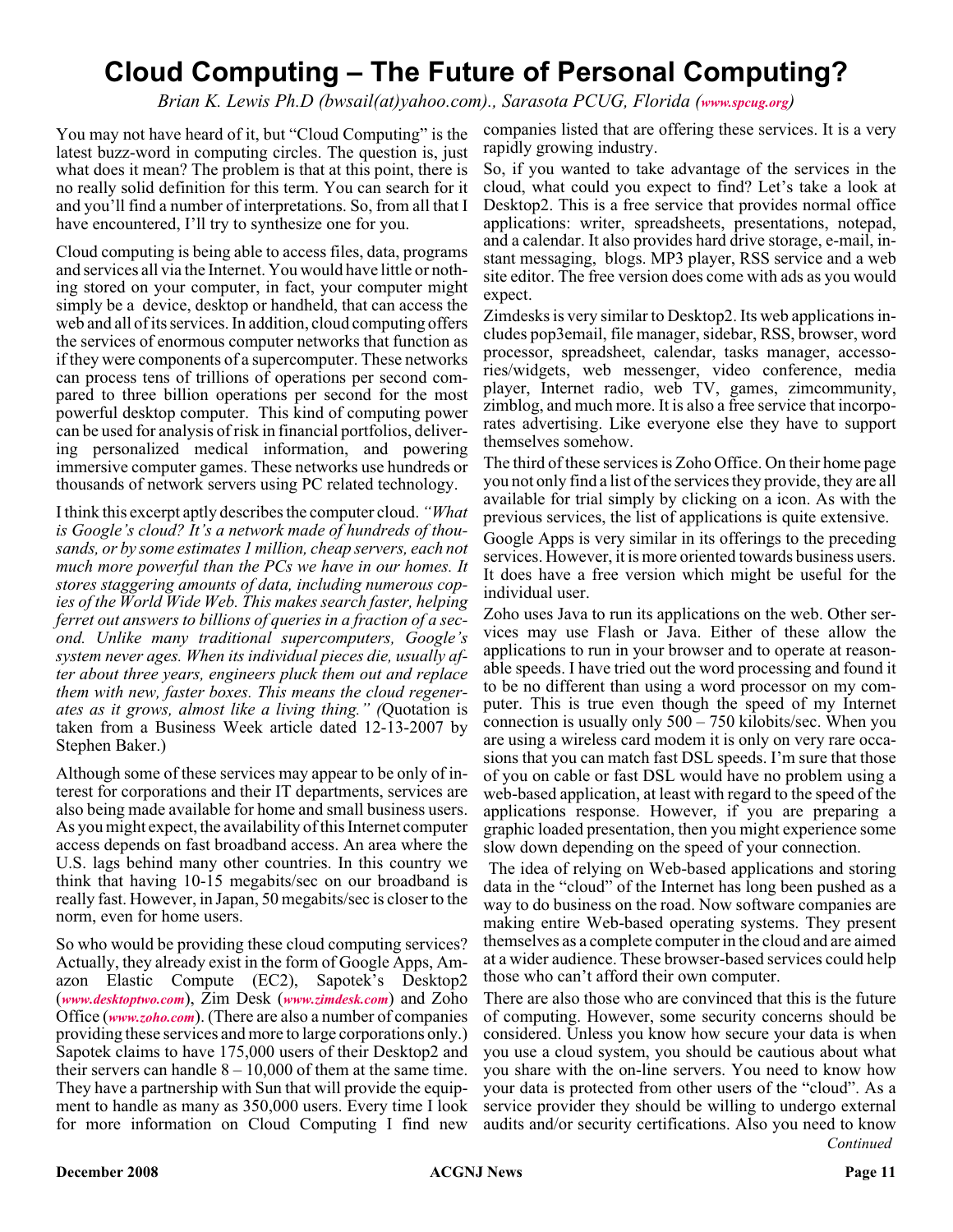### **The Global University Use Google to Locate Free Online Textbooks**

#### *Mike Moore (ml.moore(at)insightbb.com), BGAMUG ([www.bgamug.org](http://www.bgamug.org))*

With new textbooks costing upwards of \$100, and some publishers devising web-based content requiring the use of new texts every year, student advocates and concerned administrators have been considering ways of moderating this cost, while at the same time making textbooks available online or on electronic books such as the Amazon Kindle, and providing incentives for publishers to use creative licensing for their intellectual property.

The open source mantra that we have written about so often in these pages is now being applied to textbooks and other intellectual property in an effort to support students, control wasteful revisions and stop killing so many trees.

For the purposes of this article, we will refer to any electronic format for a textbook as an "E-text."

Some of what I'm about to show you may surprise you, and you may wonder how it can be that these valuable multimedia materials are just lying around out there on the internet. Trust me, we are not going to be hacking any university computers, and if anything about a Google search can be said to be illegal, well, then I guess we're all in a bit of trouble. Either that, or Google is!

For those E-texts that have gone open-source (that is, are in one way or another unencumbered by copyright), the university will usually put them on a public web site, and for those of you familiar with search engines, that makes them fair game for you and I!

I am fond of saying that Google indexes only the WorldWide Web, but in this case, the WWW is exactly where we want to go. By way of caution though, I will say that just because we find something lying around on the internet, does not mean it's free for any use at all. The user/reader is at least partly responsible for respecting copyrights, particularly if you intend to redistribute or use that material in any other way beside your own personal enjoyment. For an excellent copyright primer that is targeted toward teens, see *<http://www.loc.gov/teachers/copyrightmystery/>*.

Even a relatively small university such as our own WKU has a truly massive web presence, and in order to filter out everything but E-texts, we need a flexible search engine that has the power to filter results based on file types.

Google more than fills the bill.

A while back we hosted a presentation featuring Google's keyword filters. For example, adding the filter filetype:pdf to your Google search will return only results in the form of Adobe's Public Document Format, which is often the format of choice for E-texts. Conversely, if you want to look at all results except for PDF files, you can add the negative sign in front, like this: -filetype:pdf.

Since we did that presentation, Google has allowed additional file types that they never previously filtered for, such as filetype:mp3 or filetype:avi, which find, respectively, compressed music or speech and video files. These file types, along with mp4, are often what you might find on a

*Continued*

#### **Cloud Computing,** *continued*

what kind of data protection and data recovery procedures are provided. As has been demonstrated many times, computers do fail. Finally, you need to know what happens to your data in case the company fails or is sold to another entity. This is also not uncommon in the high tech industry. As is always the case, before allowing sensitive information to be used or stored on the web, remember "caveat emptor".

Lastly, consider what computing might be like should the "cloud" become the method of choice. Certainly there would be no need for computers to have all the bells and whistles we now associate with them. Just think about the possible design of a system destined for use solely with cloud computing. It would only need a minimal operating system that would allow the computer to boot, then start the web browser which would connect to the Internet. Your cloud page would be your home page and display your chosen desktop. As for a hard drive, a 10 - 20 gigabyte solid state drive would probably be adequate. USB ports for printers, scanners, possibly other I/O ports would be included. The one thing you would want to be high end would be the graphics system. This would allow display of high resolution graphics used in online games and for viewing videos. It is possible that the graphics processing unit (GPU) would be more powerful that the CPU (central pro-

cessing unit) or it might even incorporate the CPU. This could all be contained in a 1-2 pound laptop or compressed further into a handheld computer/cell phone. Although some of these characteristics are found now in smart phones, the spread of cloud computing would enhance the features of these phones. For most of us, the available screen size on these smart phones is not large enough, leaving a market opening for inexpensive laptops such as the ASUS Eee PC or the OLPC (One laptop per child). In neither case would we need an operating system as massive as Microsoft Windows.

One thing is certain, anytime you try to predict the future you usually miss the mark by a mile. So it will be interesting to see what reality brings about over the next few years.

*Dr. Lewis is a former university and medical school professor of physiology. He has been working with personal computers for over 35 years, developing software and assembling systems.*

*This article has been provided to APCUG by the author solely for publication by APCUG member groups. All other uses require the permission of the author (see e-mail address*  $above. \equiv$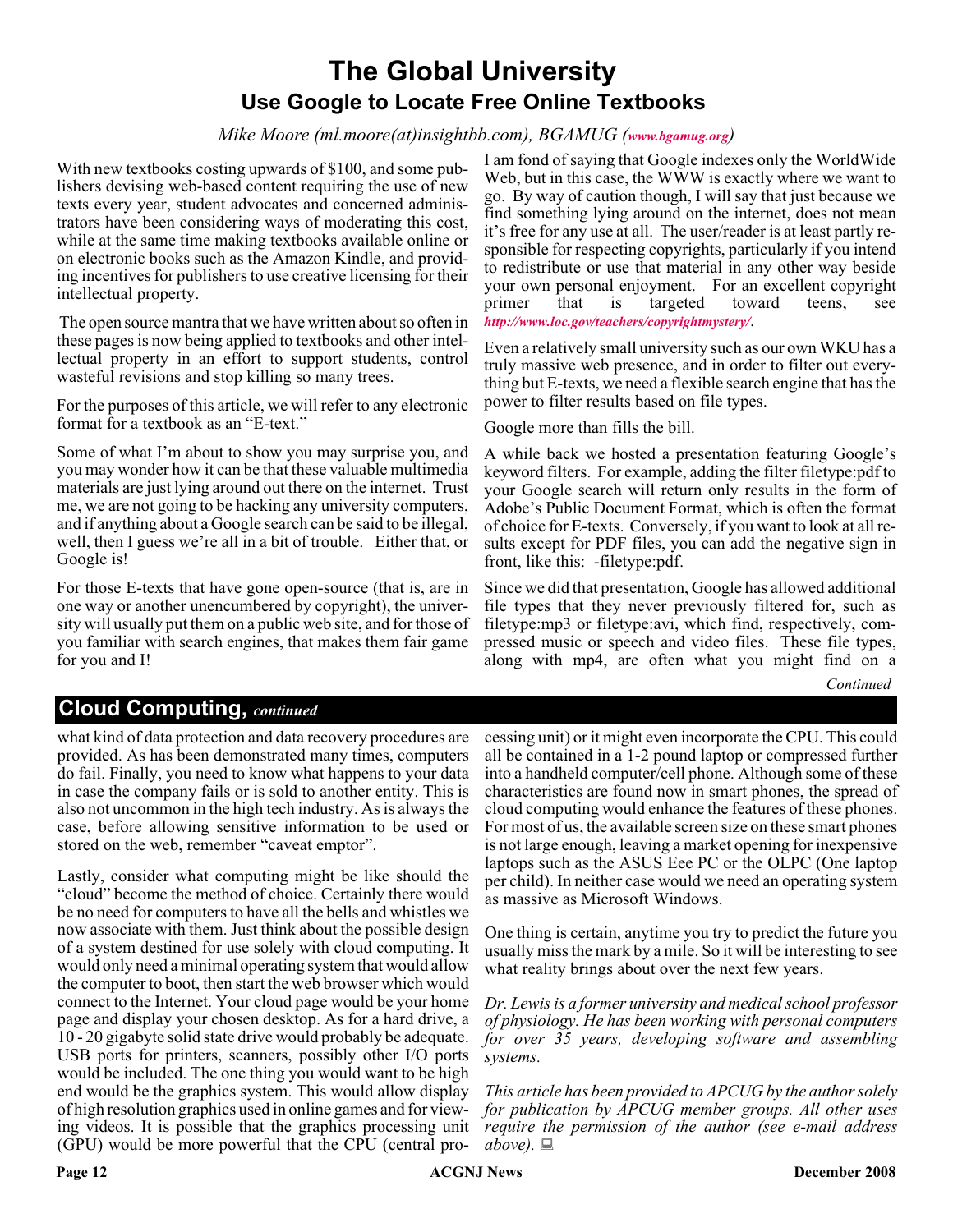### **Concepts and Tools**

#### *Elizabeth B. Wright (wright599new(at)sbcglobal.net), Computer Club of Oklahoma City ([www.ccokc.org](http://www.ccokc.org))*

One day in the near future there will be no computer "beginners" at the adult level. The children born into the world as it is today are exposed to computers from conception. After they are born, many have very sophisticated hands on use of the machines from the minute they can reach out from their parent's lap and touch the keyboard. There is no mystery to them.

But while there are still older adults who want computer knowledge, someone has to be available to instruct them. And adults do not learn the same way that babies and children learn. Sometimes, when leading a group or teaching a class, it is difficult to explain to students why they need to to understand the difference between how a computer or a program works and how to make it actually do something. In my opinion, concepts are far more useful in the long run than specific techniques, especially when dealing with someone using a computer for the first time or who has gone just beyond the basics. But how do you teach a concept?

First, accept the fact that it will take more time in the beginning to teach concepts, but it will save time later on. The real trick is to make the process interesting and easy to understand

The simple fact that a computer is basically thousands of off and on switches, the same as a light switch, seems to be information that many people find irrelevant. But once a student gets some idea of the actual simplicity of the machine, much of the mystery is removed from the learning process.

Second, CONCEPTS, once understood, are usually far easier to remember than techniques. Anyone who "gets the idea" of a computer fundamental can usually find the tools later to accomplish the end result, even if the specific steps are not used often enough to remember them in sequence.

*Continued*

#### **The Global University,** *continued*

professor's web site containing interesting lectures or other course material.

It might seem logical to restrict your search for E-texts to scholarly sites, such as colleges and universities. We can do exactly that by using the site:.edu filter. You can even expand this to include only one particular college site by issuing, for example, site:wku.edu along with any additional keywords we want to search for. This would search the Western Kentucky University website for articles matching our keywords. The Google search returned using site:wku.edu lecture gives the following:

There is one additional search filter in Google's bag of tricks that will help you find more E-texts and multimedia lectures than using the filetype filter alone, and that is the intitle:"index.of" filter. Intitle looks for the specified keyword after the colon, in a web page title. Looking for the keyword "index.of" allows you to hunt down information-rich index pages, which can be thought of as the best place to go for E-texts and recorded lectures on university web sites because, as the name implies, they are like a table of contents.

As an example, let's Google using these keywords:

site:.edu intitle:"index.of" (mp3|mp4|avi) lecture

The vertical bar symbol between those file types is called the pipe symbol-it is over your backslash key, which is itself located just north of your Enter key. The pipe symbol, in this context, means to search for "index.of" entries that have either mp3, mp4, or avi in their text. This search yields the following-the first of only 48 links (image on next page).

It's not really that surprising that using the MP3|MP4|AVI filter only finds 48 links-after all, there is considerably more concern about copyright issues when looking at file types that might be used to contain music, movies and the like. Just for the heck of it, though, I tried this search:

Intitle:"index.of" mp3 beatles

The resulting search was impressive at finding mp3 files of the Fab Four's recordings, but the webmasters behind the pages it found were equally impressive at not letting you play the files without paying for the privilege, and since most of this music is copyrighted, that is only as it should be.

Even so, using the intitle:"index.of" filter is extremely effective at locating E-texts, particularly when combined with the site:.edu filter to only search university and college sites.

So your best bet on Google to find general E-texts is:

intitle:"index.of" \_\_\_\_\_\_\_

And just fill in the blank with whatever subject you're interested in. I used intitle:"index.of" caves and got 315,000 hits, the very first of which was a really cool teaching site (*[erg.usgs.gov/isb/pubs/teachers-packets/exploringcaves/pdfindex.html](http://erg.usgs.gov/isb/pubs/teachers-packets/exploringcaves/pdfindex.html)*) about caves from the US Geological Survey.

I wish I could give you an idea of what intitle:"index.of" is actually filtering for. If you can imagine the internet functionally layered, like a Broadway production; got that picture? Okay, searching the WWW with Google using plain old normal keywords with none of the fancy filters we've talked about here-will lead you to find hits on what's going on about the stage and the actor's names and so forth. Now Intitle:"index.of" comes looking, and isn't interested in the play, the credentials of the performers, the lighting-nothing on the stage. That little but critical filter ignores all of that stuff, but instead searches behind the scenes, finding hits at the level of the executive producer, the writer of the screen play, and where they all went to school. That analogy is reaching a bit, but suffice it to say that specialized filters yield specialized results.

Please share your E-text searching successes!

*This article has been provided to APCUG by the author solely for publication by APCUG member groups. All other uses require the permission of the author (see e-mail address above).*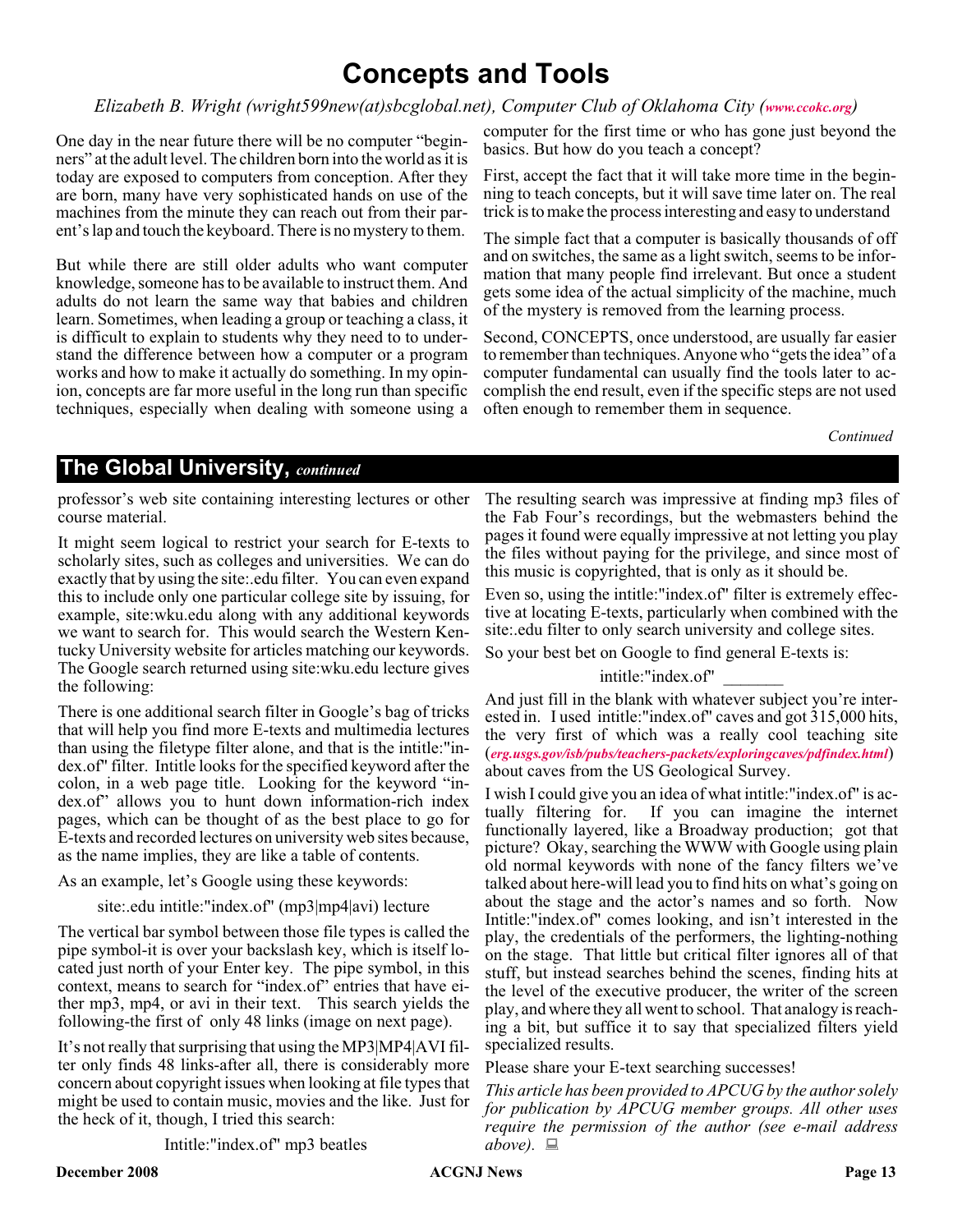### **Going Green**

*Jerry Grommes (ggrommes(at)indianvalley.com), Sandwich Computer Users Group, Illinois ([www.scug.org](http://www.scug.org))*

During our June program, there was quite a discussion about whether to leave your computer on verses shutting it off when not in use.

I, personally, like to leave my computers run so they are kept up-to-date with auto updates and backed up with scheduled backups. These tasks are done in the early AM so my computers are fully functional when I sit down to use them.

However, others asked why not just leave them on the nights that the backup runs instead of 24/7. I didn't think it was using much energy by running 24/7 but decided to check it out and run some tests using my "Kill-AWatt" meter. (Measures watts, amps, hours, kill a watt hours, ect.) I started with my newest computer (which is approx 2 years old and probably the most efficient). This machine is running Vista and I had the Power Options set to turn off the monitor after "20 minutes" and put computer to sleep to "never". With these

settings the computer was drawing between 110 and 140 Watts of power with a total average of 2.63 KWH (kill-a-watt hours) per day. Cost per day was \$.026 (\$7.87 a month) based on my most recent bill.

I then changed the Power Options to turn off the monitor after "20 minutes" and put computer to sleep "after 2 hours".

The watts dropped from between 110 and 140 while I was using the computer to 6 while in the sleep mode and the total average of KWH dropped to 0.65 per day. Cost is now down to 6 cents a day (\$1.94 a month).

With the current power options (turn off the monitor after "20") minutes" and sleep "after 2 hours") the computer will wake up and get updates as well as run the scheduled backups. So with a simple change to a power option, I was able to reduce power consumption by approx 76% and save \$5.93 per month with out affecting my user experience.

*Continued*

### **Concepts and Tools**, *continued*

Many first session lesson plans skip computer functionality and plunge straight into using software. As an example, the concept of organizing files on a hard drive seems to be much harder for new users to comprehend than teaching them to open the file manager, aka Windows Explore or some similar program. So many teachers go through the cumbersome task of showing people how to open the file system, only to become bogged down in the steps needed to find a particular file, then later to continually have people complain they have lost a file and firmly believe it has disappeared from their machine. Most new users find it difficult to make the connection between finding a file on the computer and why understanding how to find it is important. It is the instructors job to help them make the connection. The CONCEPT of hard drive storage is not easy to absorb, so the instructor must make it easy. Also many new users find it difficult to transfer keystrokes learned on a classroom computer to their own computers at home. The reason for this is that no two computers are exactly alike, so the steps learned on one machine may or may not work on another one. But if the student comprehends the idea behind digital file storage, the actual keystrokes will begin to make sense, regardless of what computer they are using. In my opinion, rote learning is not the best way to become even moderately proficient on a computer. Real understanding of basic computing processes is vital.

Since many new users have little idea of what hardware is on their own computers, talking about C:\ drives and other drives in relation to specific files means little to them. But a well developed discussion of what basic hardware CAN be on a computer and how it works is not a waste of time, answering questions along the way. Many new users won't see the value in a technical discussion, so it is important to present hardware demonstrations using common sense terms rather than obscure technical language. It is never necessary to impress new students with what you know, but rather to make the information as easy for them to understand as possible. With practice, a teacher or presenter can develop the dialog necessary to convey essential information and still keep the listeners engaged. Students appreciate being encouraged in the idea that they may not know much to begin with, but they will leave each session armed with useful information and techniques that will build a good basic foundation for them. Biblically we were taught not to build our houses on sand. Why are the pyramids in Egypt still standing? Because underneath all that sand there are foundations built on bedrock. Good computer skills begin the same way.

Nearly all programs are far too comprehensive to be taught in detail to beginners. But if the most basic use of the program (the program's CONCEPT) can be presented in a way that is useful to students, they will get their feet wet. From there they can then be encouraged to not only attend study groups and advanced classes, but to explore their favorite programs on their own. Again, the difference is between teaching new users the fundamental use of the program itself as opposed to teaching them to use specific program "tools". Obviously some techniques need to be taught in early sessions, but teaching the use of most tools is best done in intermediate and advanced classes. My experience has been that only when people have a need for or enjoy using any computer software will they continue to explore and expand their knowledge of the program.

How long did it take you to figure out that the "d" in d:\ stands for any non-specific "drive" when dealing with program instructions (often installation procedures) and not specifically for the "d" drive on your personal computer? Admit it, there was a time when you didn't know that. Just think how confusing the term is to new users. There is a concept here if you can find it.

This article has been provided to APCUG by the author solely for publication by APCUG member groups. All other uses require the permission of the author (see e-mail address above).  $\Box$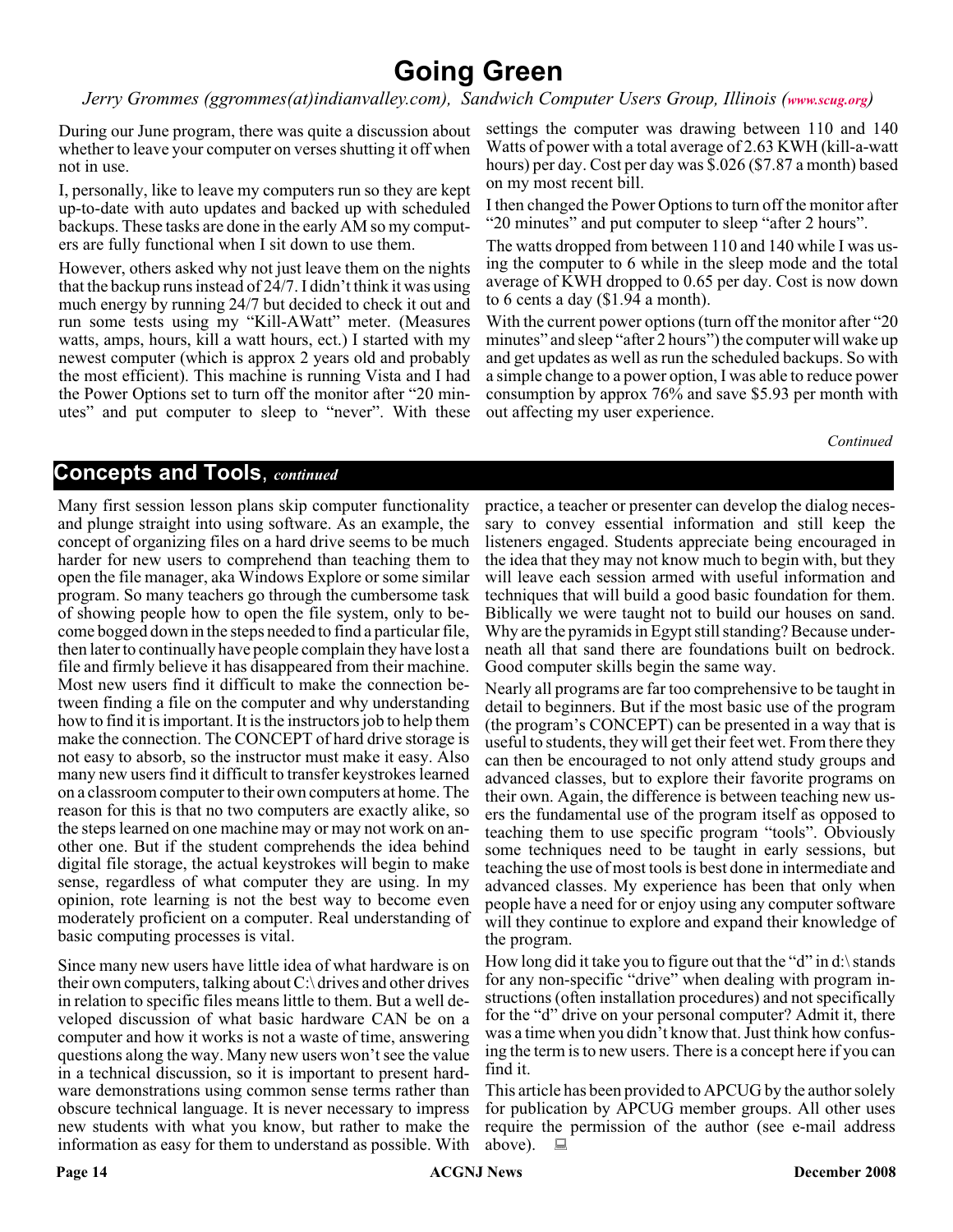### **Ubuntu & Linux Software**

#### *Brian K. Lewis, Ph.D. (bwsail (at) yahoo.com), Sarasota Personal Computer Users Group ([www.spcug.org](http://www.spcug.org))*

I suppose some of you might be wondering why I have been writing about the Ubuntu Linux operating system and Linux software. As I noted in last month's article my laptop is now my sole computer. Although it has a Pentium 4 processor it only has 512 MB of RAM. Naturally, that means it is incapable of running Windows Vista. But it does easily run Ubuntu with more than enough memory to do multi-tasking with no reduction in speed. I also know that there are a number of the members of the SPCUG that use computers that are running Windows 98 or Windows XP. The point is, that it is not necessary to try to upgrade these computers to run Vista or to buy a new computer. Instead you have the free alternative of installing Ubuntu or another version of Linux. This article will discuss some of the range of free Linux software and how easy it is to install it.

The original installation CD of Ubuntu included OpenOffice software. OpenOffice includes a word processor, spreadsheet and presentation applications. These are fully compatible with the components of Microsoft Office. I frequently receive documents prepared in MS Word and they open directly into OpenOffice Writer. I can edit, comment and save a copy in the OpenOffice format. Then I can return the modified document to the originator in MS Word format with all the edits and comments intact. The same is true for spreadsheets. The OpenOffice presentationapplication (Impress) reads, writes and modifies PowerPoint files as easily as Writer works with documents. OpenOffice also includes a Drawing application. Drawing is an application that I haven't used.

Other included software with Ubuntu are Ekiga (internet phone software), Pidgeon (internet messenger), Evolution (e-mail), and a remote desktop viewer. Graphics software includes the F-Spot photo manager, GIMP Image Editor and Xsane scanner software. Also, there is a CD burner, movie player for DVDs and two music players.

I grant you that the included software doesn't always meet all the needs for many users. So Ubuntu has several ways of installing additional software. I mentioned last month about installing the drivers for my printer, scanner and the wireless modem. This month I will continue with other applications that are the equivalent of those that I used under Windows. The installation of these applications was much easier than installing drivers for the accessory hardware.

The first step in installing any application is to go to the Applications – Add/Remove menu. When this application runs it provides you with a list of all the software available through Ubuntu and its third-party providers. On the left side of the window are listed various categories that you can highlight

and the appropriate applications are then listed on the right side. When you highlight a specific application, a description appears in the lower portion of the window. There is also a search box that you can use to find a specific program or a group of programs.

Since I maintain my financial records on my computer I wanted a financial program that ran under Ubuntu. Not knowing the specific name, I just searched on the term "finances". This brought up a list of financial software. One of the interesting aspects of the Add/Remove application is that programs are rated based on feedback from users using 1 to 5 stars. There was a 5 star application listed, GNUcash, which can import files in the Quicken format. So I put a check mark in the box by the application name and then clicked on the "Apply Changes" button. This brought up another window for verification of the changes to be made. After clicking on "OK", the application was downloaded from the Internet and installed on the hard drive without any further action on my part. A shortcut icon was also added to the Office portion of the applications menu. There was no reboot required to complete this process. After the installation, the "Add/Remove" application reported the successful installation and remained open in case I wanted to use it further.

My Windows financial software was Microsoft Money. Supposedly it will export its data files in the Quicken format. I did that and then copied the files from the Windows partition to the Ubuntu partition. However, the import into GNUcash was not really successful. I'm not sure why but I suspect there was information missing which resulted in misidentification of some of the accounts. Anyway, I selected an arbitrary date and entered opening balances for that date. So now, it is working perfectly and is in agreement with my bank balances. Using it is even somewhat easier than working with either Money or Quicken. Plus, the price is right.

Another application that I needed for Ubuntu was a genealogy program. Here again I was able to find a five star program, GRAMPS. (Very appropriate name I thought.) It was also available through the "Add/Remove" application so installation was completed quickly. GRAMPS imports GED files as do many genealogy programs. So I exported my files from my Windows software in the GED format then copied the GED file to the Ubuntu partition. The import into GRAMPS was essentially a two-click operation. Everything, including notes and references, were now available in an Ubuntu application. GRAMPS also has more report formats than my Windows software included. So I consider it a very successful replacement.

This article has been provided to APCUG by the author solely for publication by APCUG member groups. All other uses require the permission of the author (see e-mail address

*Continued*

#### **Going Green,** *continued*

I plan on testing my XP machine next to see what it is costing and to see if it can be reduced.

To get more info and tips on energy savings try *<http://www.energy.gov/forconsumers.htm>*

above).  $\Box$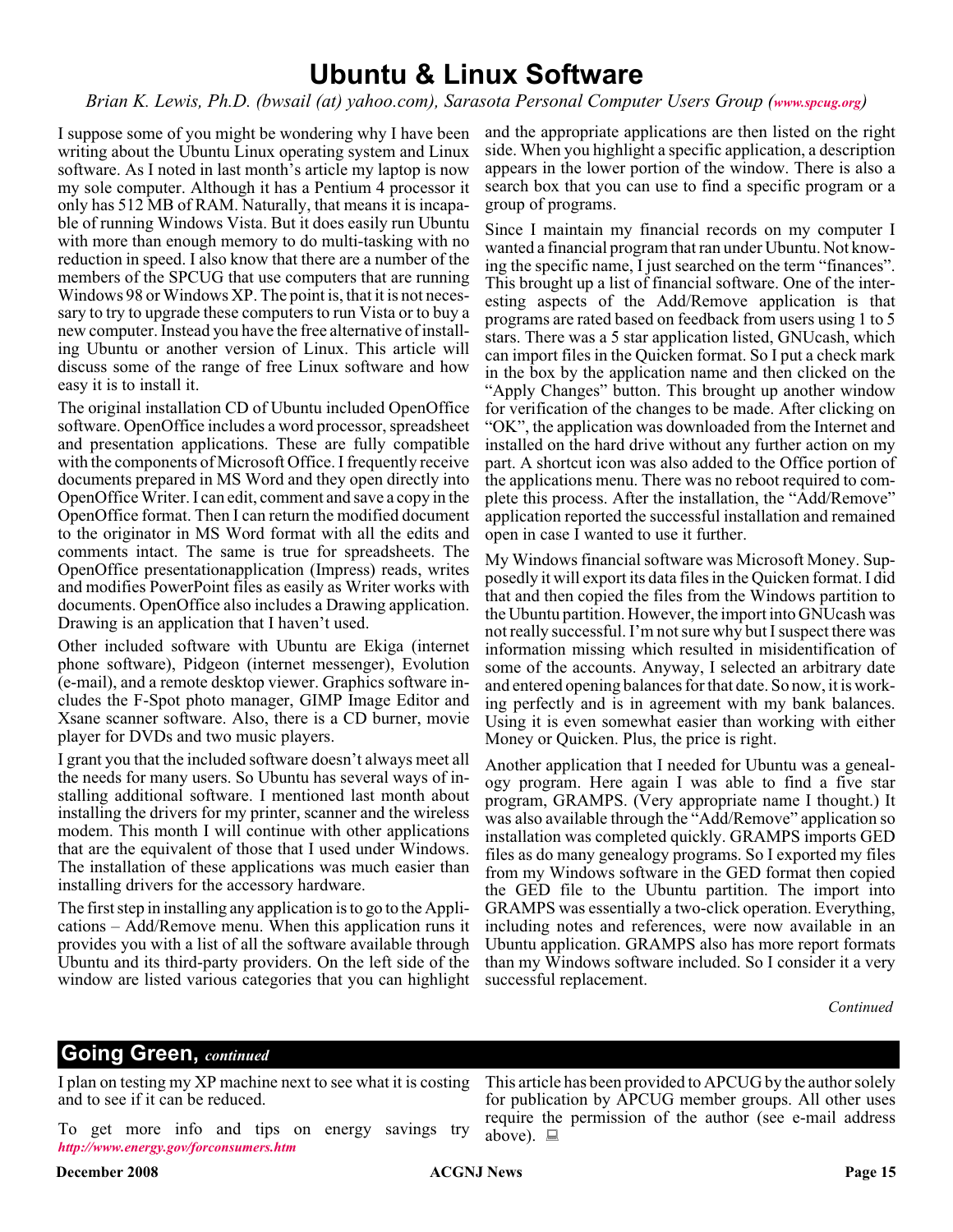#### **Ubuntu & Linux Software,** *continued*

For quite some time I have used a PDA, specifically a Sony Clie which runs Palm Pilot software. The Sony CD loaded the Windows version to the hard drive and also included software to synchronize with the PDA. Since I have considerable contact information in the Clie along with many memoranda, I really wanted to be able to run this under Ubuntu. In the System-Preferences menu there is a selection for PalmOS devices. Now that sounded like it would be quite simple to install the applications necessary to run the Clie. Clicking on the selection runs the Gnome-Pilot application which helps the user to determine the settings for synchronizing with the Clie. Unfortunately, it could not find the Clie PDA. So I had to go back online to the Ubuntu forums to see if I could find the secret. It turns out that getting a PDA recognized and synced with Ubuntu is not always simple. After spending considerable time reading various solutions I came across a command line entry that showed the entries where my Clie was being recognized by Ubuntu. The PDA was properly identified by vendor and product ID's. Now all the information I had gathered indicated that the PDA should be listed as using a USB connection and usually ttyUSB0 and ttyUSB1. Much to my surprise my printout showed the Clie as using ttyUSB9 and ttyUSB10. The Gnome-Pilot software refused to accept either of these as valid locations. However, another application, J-Pilot, accepted ttyUSB10 and synced with the Clie when the sync button was clicked. The synchronization transferred all of my information directly into the J-Pilot software. This software works on the desktop in a very similar manner to the Clie and Pilot software I had used under Windows. Successive synchronizations have also been successful. So that was one less application that would need to run under Windows.

There has been one big disappointment in the hardware setup. I have a multi-function media card reader built into the laptop. It reads SD cards as well as xD, MMC, and memory sticks. This reader works great under Windows as a way to transfer photos from my camera to the computer. However, there is apparently no driver available for this to work under Ubuntu. The card reader is manufactured by 02 Micro and they apparently don't believe Linux is here to stay so they have no plans to create Linux drivers for any of their products. At least that's the quotation from a response to a query from a Ubuntu user. So when I have photos to transfer to my computer I can either reboot into Windows, or I can connect the camera with a USB cable. The USB cable works fine as Ubuntu recognizes the camera right away. It also opens the F-Spot Photo Manager which allows me to choose the pictures and the location where I want them saved.

One of the applications included with Ubuntu is Brasero, a CD/DVD burner. When I first tried to use it, it refused to recognize my DVD+R discs. It would read and write DVD-R/RW with no difficulty. Since I had a supply of the +R discs I decided to look for other DVD burning software. In the ADD/Remove application there were several CD/DVD burners listed. One of them was five star application called K3B. It was written primarily to work with the KDE destop that is an alternative to the GNOME desktop. The KDE desktop comes with Kubuntu and has an interface that is closer to the one found in Windows. Anyway, K3B will work with GNOME,

so let ADD/Remove install it. Any software that you add through Add/Remove can be removed simply by locating it in the list and removing the checkmark that indicates it has been installed. So now I have both Brasero and K3B installed. I also found, the next time I wanted to burn a DVD, that Brasero would now work with my external burner and the +R discs. I do like the interface for K3B better than Brasero, but they both work.

As you can see one of the nice attributes of using open license software is the ability to install it and use it at no cost. If you don't like it, you simply remove it. It's certainly not that simple in Windows. So, if you want to try a Linux OS on your computer download a "Live CD" and try it out. Also check out the online help forums. I think you'll find them easier to understand than much of the material Microsoft makes available. Whatever you decide, enjoy your computing!

*Dr. Lewis is a former university and medical school professor of physiology. He has been working with personal computers for over thirty years, developing software and assembling systems.*

*This article has been obtained from APCUG with the author's permission for publication by APCUG member groups; all other uses require the permission of the author (see e-mail address above).*



Have a Merry Christmas!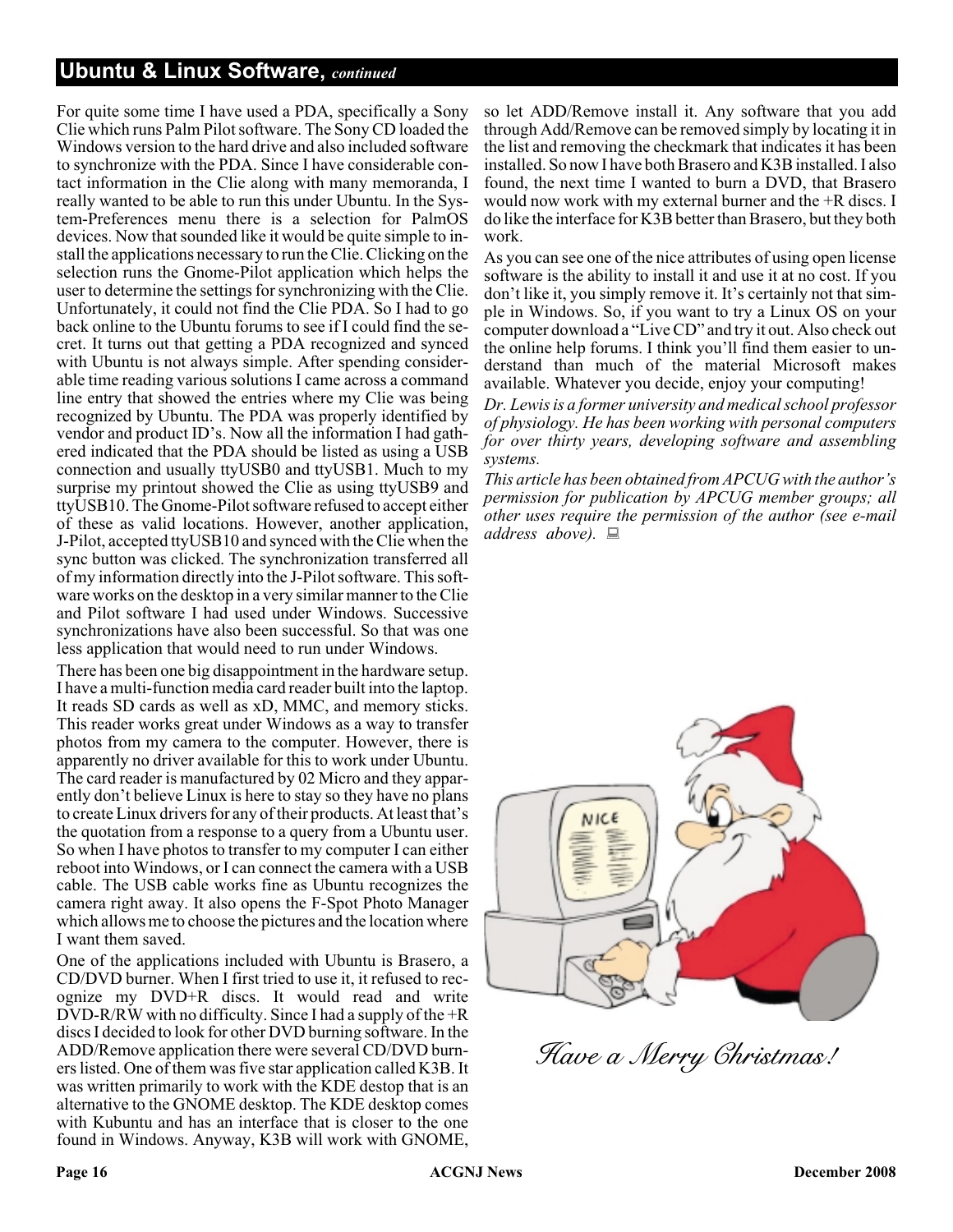### **The Art of Keeping Cool Part 2: Non-fan Computer Cooling**

*Jerry Goldstein (Attygoldstein(at)tiac.net), The PC Users Group of Connecticut (www.tpcug-ct.org)*

Last month we went into how to cool off your desktop PC with fans. In Part 2 we look at alternative and leading edge ways to cool your computer. We also discuss how to keep your laptop from frying.

To reduce computer noise pollution computer designers have come up with many solutions to reduce the heat. Strangely, liquids have proven successful in cooling computers. Liquids provide two benefits over air cooling your computer. Liquid computers run quieter than fan cooled ones and water is better than drawing out heat than air. For complete submersion of computer parts manufacturers have immersed the computer in a variety of oil, synthetic motor oil works well but cooking oil is also used. The oil is low conducive so the electrical parts are not damaged. Complete submersion is typically only used on extreme density computers made for business purposes. One problem with oil is that it evaporates so proper maintenance of topping off the oil must be done.

You may say water and electronics don't mix (go ahead and say it, no one is around) but computer designers have worked out a way. The water flows inside tubes through the computer passively pulling the heat off the components of the computer. It works the same as your cooling system in your car. A number of computers hit the market last year using water cooling systems. The obvious problem is leaks but since water cooling has proven successful with gamers, due to waters increased heat absorbing ability over air cooling, you'll probably see more computers next year cooled by water. Just make sure you don't change a water cooled computers parts in excess of the manufacturer's parameters or you may overheat the computer and cause a pipe to leak or burst.

To assist in reducing CPU heat sinks are used. Heat sinks are the fins you see rising above the CPU. Often the CPU fan rests on top of the fins as well. The heat sink works by giving additional square footage for the heat to dissipate. Kind of like when you spread out to cool off in a summer breeze. The extra space lets the air get to the heat.

Laptops pose a unique cooling problem as they are tightly packed and sit flat and horizontally and compared to the desktop's vertical tower. Heat likes to rise but, with the laptops configuration the heat gets trapped and needs to be blown out the bottom or sides. Laptops are more prone to user error as people tend to forget the laptop sides need to be kept free of anything that could block the exhausts. No exhaust equals a fried computer.

When this happens it may be cheaper to buy new laptop than to try to fix the parts. Then again it may be better for you to avoid laptops if you cannot remember to keep them clear of blockage.

A common mistake laptop users make is using them in bed. The laptop sits ensconced in the bedding getting all nice, warm, and cozy. That is until they fry. If you want to use your laptop in bed buy a laptop writing pillow. These are pillows with a hard surface on one side to keep the laptop free to breathe. Than you only have to make sure you don't fall asleep with your finger on the delete key erasing your "great American novel".

To assist the cooling of laptops you can buy a laptop external fan. These are powered off the laptop's usb and some even come with additional usb ports so you don't lose the port. These fans blow cool air on the bottom of the laptop helping to drop the temperature. You can also try to save some money by buying a notebook stand that will raise your laptop a bit off the desk to give the laptop a bit more air space below it to cool off. I find that the stands are being penny wise and pound foolish though. The money you invest in the laptop fan will save you more in the long run giving your laptop added longevity

*This article has been provided to APCUG by the author solely for publication by APCUG member groups. All other uses require the permission of the author (see e-mail address*  $above. \equiv$ 



Have a Happy Channukah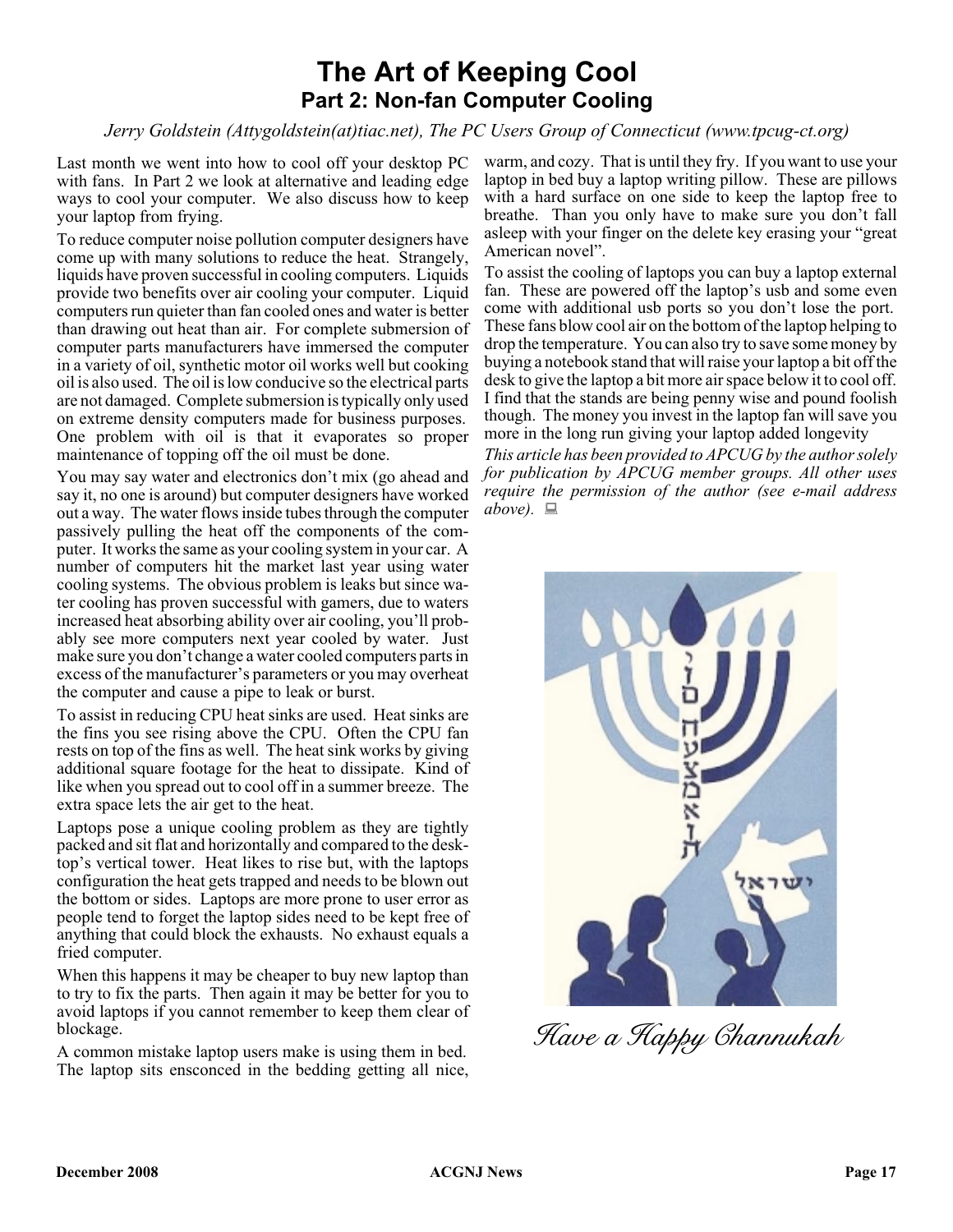#### **C/C++ Programming**

*Bruce Arnold (barnold@ieee.org)*

#### *<http://home.earthlink.net/~barnold2002/Acgnj/index.html>*

This group is devoted to programming languages in general and  $\overline{C}$ ,  $\overline{C}$ ++, and  $\overline{C}$ ++ for Windows programming in particular. Each month a small but hopefully useful program (complete with source code) is presented for discussion.

*November*: Manuel Goyenechea presented on how to use iScript. For these who have not heard about iScript, it is a markup language that generates source code. iScript is an open source object oriented scripting language written in Java that mixes the best of Java Script, Visual Basic Script, PHP, Python, Perl and other scripting languages in rich new ways. Although iScript presently is written in Java in the past he has ported prior releases to .NET! Too bad Microsoft is getting rid of J#, it makes it much easier, but going from Java to C# is not too bad, basically some syntax changes and class name / method changes.

Our *[download site](http://home.earthlink.net/~barnold2002/Acgnj/Download.htm)* has code and programs from most meetings.

*Our next meeting December 16.*

#### **Main Meeting**

#### *<http://www.acgnj.org/groups/mainmeet.html>*

*Mike Redlich (mike@redlich.net*)

*December 5:* Care & Feeding of iPhones (You too can have a book of bills) by Dave Mara (or Apple Store)  $\Box$ 

#### **Window Pains**

*John Raff (jraff@comcast.net)*

#### *<http://www.acgnj.org/groups/winpains.html>*

Our intent is to provide the members with Windows oriented application discussions both Microsoft and Linux style. The presentation will be directed toward the more heavy technological level of attendee, although newbies are welcomed.

*December 19*: How to Copy a DVD (Blue Ray?), Gregg  $McCarthy \equiv$ 

#### **Layman's Forum**

*Matt Skoda (som359@aol.com)*

*<http://www.acgnj.org/groups/laymans.html>*

*We meet on the second Monday of the month* (no meetings in July and August) to discuss issues of interest to novice users or those who are planning to get started in computing. Watch our Web page for updates and announcements.  $\Box$ 

#### **LUNICS (Linux/Unix)**

*Andreas Meyer (lunics@acgnj.org)*

#### *<http//www.acgnj.org/groups/lunics.html>*

LUNICS is a group for those who share an interest in Unix and similar operating systems. While we do quite a bit with Linux, we've also been known to discuss Solaris and BSD too. We generally meet on the first Monday of the month at 8 PM at the Scotch Plains Rescue Squad. See the web page for directions and more information. *Our next meeting January 5.*

#### **Web Dev**

#### *Evan Willliams (tech@evanwilliamsconsulting.com)*

This SIG is an open forum for all Website Development techniques and technologies, to encourage study and development of web sites of all kinds. All languages will be considered and examined. Anyone interested please contact the Chairperson. The current project is a CMS for the club. Anyone interested in starting a new project, come to the meeting and announce / explain. Provide as much detail as possible. WebDev should be an all-encompasing development and examination forum for all issues, applications, OS, languages and systems one can use to build Websites. We currently have two Web dev languages .NET and Java as SIGs but the other langages and OS need to be investigated, examined and tested; Windows, Linux, UNIX, DEC, Vax, HP etc. Intel-PC, Motorola-MAC etc.

#### *Our next meeting December 10.*

#### **Java**

*Mike Redlich (mike@redlich.net)*

#### *<http://www.javasig.org>*

The Java Group covers beginner, intermediate, and advanced level Java programming. Primary focus is on developing useful/practical applets and applications, but can include topics such as Java I/O, JavaBeans, Reflection, object-oriented programming and software design issues.

*November*: Technical Overview of iScript 2.0

Manuel Goyenechea presentated on how to use the latest version of iScript, an open source, Java based platform independent, object-oriented, dynamically typed, scripting, markup programming language that he has been developing to improve productivity, code abstraction, quality and consistency. For these who have not heard about iScript, it is a simple, yet powerful templating markup language and preprocessor that can be used to generate source code, object-relational (OR) mappings, html, xml and other dynamic, data driven content from simple templates and scripts that have full seamless access to Java objects and methods.

#### *Our next meeting December 9.*

#### **Investment Software**

*Jim Cooper (jim@thecoopers.org)*

#### *[http://www.acgnj.org/groups/sig\\_investment.html](http://www.acgnj.org/groups/sig_investment.html)*

The Investment SIG continues with presentations on how to use analysis programs TC2000 and TCNet. Large charts are presented on our pull down screen and illustrate the application of computer scans and formulas to find stocks for profitable investments. Technical analysis determines buy points, sell points and projected moves. Technical analysis can also be used on fundamentals such as earnings, sales growth, etc. We're no longer focusing on just Telechart -- if you are using (or interested in) Tradestation, eSignal, VectorVest -- or just in learning how to select and use charting and technical analysis, come join us !!

*Our next meeting: December 11.*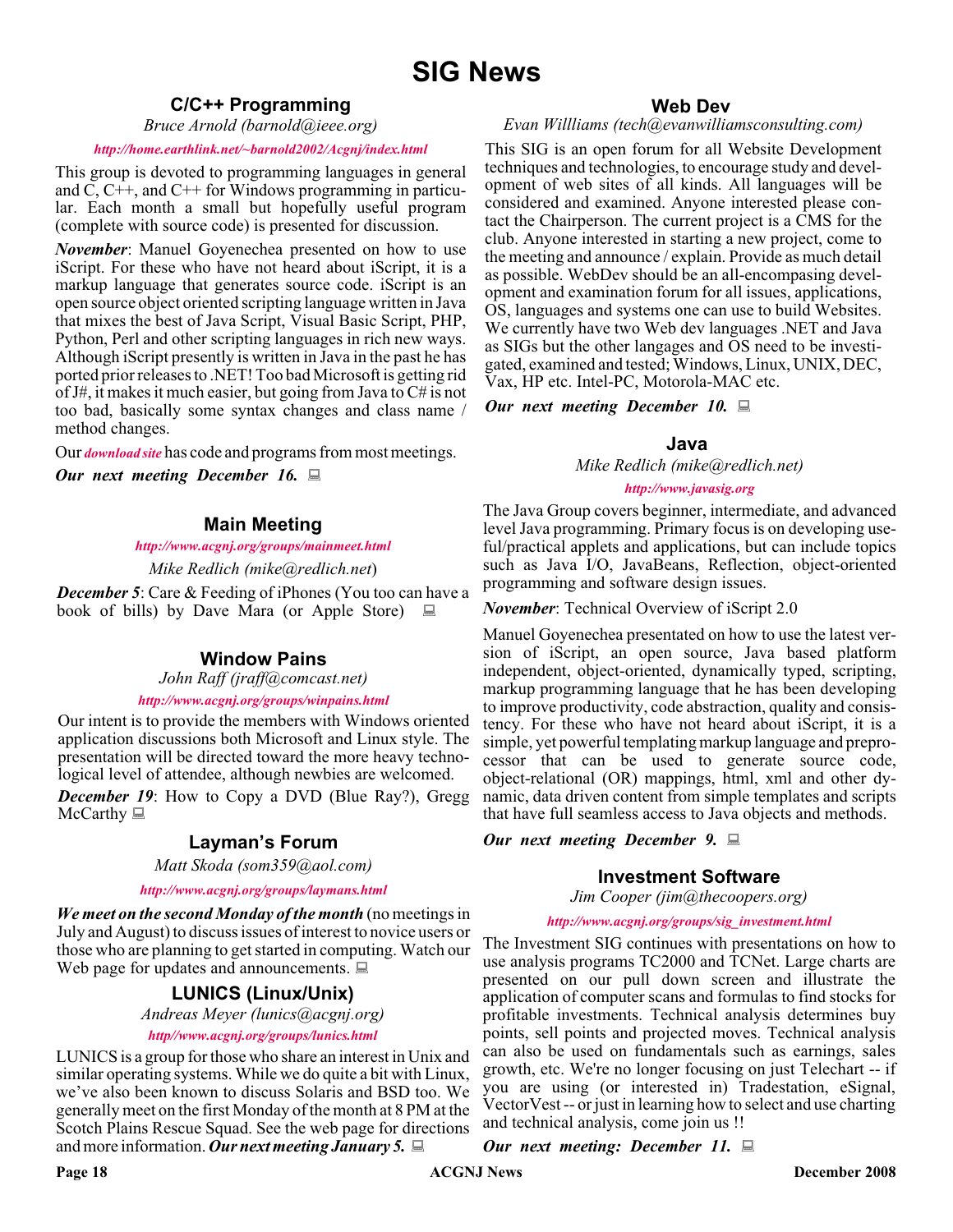### **Wish List for Windows 7**

*Linda Gonse (editor(at)orcopug.org), Orange County IBM PC Users' Group ([www.orcopug.org](http://www.orcopug.org))*

Besides the obvious - a stable system that performs fast, without vulnerabilities - I have thought of a few things I'd like to see integrated into the Windows 7 OS which may be released in 2009/2010.

When it comes right down to it, I don't care if I can use 10 fingers to Paint with or other iPhone-like multi-touch features, or if Internet Explorer can recall a previous browsing session. Simple file management enhancements are at the top of my wish list.

I want to be able to print a list of my files and file information — a print directory feature. In the "old days" of DOS, you could do this. And now, you can use third party programs to accomplish this, but why isn't this already built-into Windows?

In Windows 3.11, there was a simple undelete feature. In later versions, the Recycle Bin gives you a chance to recover files you delete in haste or ignorance. But, what about files you deleted from the Recycle Bin? If you don't have a third party program installed, the files are really history.

Wouldn't it be great to have autofiltering in Windows Explorer? Clicking on the top tab in a folder allows you to sort by Size, Date Modified, Type, etc., but you still have to scroll through all the files in a directory to get to the specific file you are looking for. If you could set an autofilter, such as Excel has, you could choose which extensions would be viewable, click on one, and only those files would be visible.

Windows 3.11 had the capability to only show certain types of files. This was closer to what I'd like, but it was a little involved to set it up and then be sure you reverted to the default file view afterward.

And what about being able to flag a file and see the flag in Windows Explorer? Or, jot a post-it like note and attach it to a file?

DOS also allowed you to rename extensions on an entire directory of files. That would be a handy tool now.

What happened to the "quick view" inside of a word processing file in a directory? I want it back again.

A constant aggravation is the Open and Save As boxes in *require the permission of the author (see e-mail address* Windows and applications. Sometimes there is a miniscule  $above$ .  $\Box$ 

box to view an entire directory in bitesizes. Why can't all the boxes be large ones? And, why can't they be modified permanently so you can always view them the way you like them, such as you do in Folders?

Another drawback to these windows is that despite file names that are not very long, to the right of the file name I have to slide the first two columns - Size and Type - closer, scrunching them together, so I can see the Date Modified tab in the same window. Sometimes you can scroll to see the Date Modified tab, but that is still not handy.

I have rearranged the headings to suit my need for selecting files by the most current. But, after closing and reopening an application, I have to modify the list again. Why can't my modifications be permanent? Also, I'd like to see these types of windows open up larger or have a resizing option to drag a corner border to make them larger.

Why do directories sometimes get scrambled? They aren't alphabetized or in any other order. Before I can open a file (not every time), I first have to click on the Name bar to alphabetize the directory. (Yes. There is a trick to closing a window to retain the order when it's reopened. Hold the Shift button down as you click on the "X" in the corner. But, you shouldn't have to do this.)

I'd also like to be able to format file names and related information in a directory. Maybe make some bold and orange, or some a bit smaller. Or, add stars or a ranking notation to files. The logical next step would be to set-up a sort function to be able to look for all items in a certain color or in 8 point type, or the file ranking.

Do you see the usefulness of these changes in sorting files? Modifying directory listings can be very helpful. It would allow users to see at a glance which items are important, or used most often, etc.

This is my short list. Have I mentioned anything on yours?

*This article has been provided to APCUG by the author solely for publication by APCUG member groups. All other uses*

#### **SIG News**, *continued*

### **FireFox Activity**

*Firefox@acgnj.org*

This SIG is intended to be an open forum for **all** FireFox and Mozilla techniques and technologies, to encourage the study and development of web sites of all kinds. All the browsers will be considered and examined. All are encouraged to "think out of the box" about new web site design. All members and guests are invited to check out the design concepts and voice their opinion. *Our next meeting December 15.*

**NJ Gamers** *Gregg McCarthy (greggmc@optonline.net) <http://www.NJGamers.com>*

*[www.lanparty.com](http://www.lanparty.com)*

**The next Friday Night Frag will be December 12, 6 p.m. to Saturday 12 noon — 18 hours for 5 bucks!**

BYOC - Bring your own computer BYOF - Bring your own food.

and if you don't like sitting on metal chairs... BYO chair!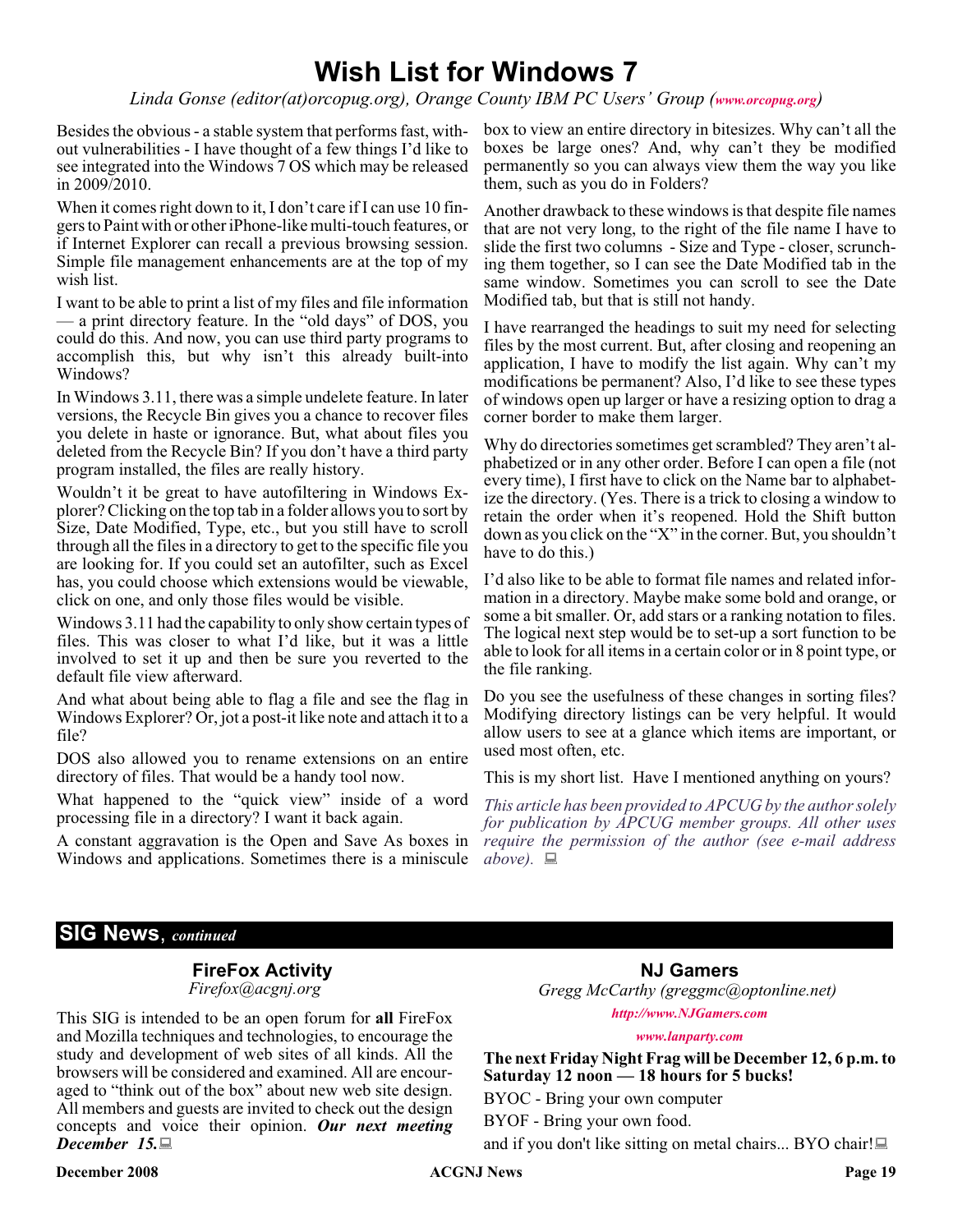### **Guru Corner**

If you need help with any of the technologies listed below, you can call on the person listed. Please be considerate and ca

#### **Discount Computer Magazine Price List**

**As described by the DealsGuy**

 $1 \text{ yr}$   $2 \text{ yr}$   $3 \text{ yr}$ 

| ll before 10 PM.             |                          |              |                                                                                                                            |         |       |       |
|------------------------------|--------------------------|--------------|----------------------------------------------------------------------------------------------------------------------------|---------|-------|-------|
|                              |                          |              | <b>Computer Games</b>                                                                                                      | \$10.95 | 20.95 | 29.95 |
|                              | <b>Software</b>          |              | <b>Computer Gaming World</b>                                                                                               | 14.95   | 28.95 | 41.95 |
| <b>HTML</b>                  | Mike Redlich             | 908-246-0410 | Computer Shopper1                                                                                                          | 16.97   | 32.95 | 47.95 |
|                              |                          |              | Dr. Dobbs Journal                                                                                                          | 15.95   | 30.95 |       |
|                              | Jo-Anne Head             | 908-769-7385 | Mac Addict                                                                                                                 | 10.97   |       |       |
| ColdFusion                   | Jo-Anne Head             | 908-769-7385 | Mac Home Journal                                                                                                           | 15.97   | 29.97 |       |
| <b>CSS</b>                   | Frank Warren             | 908-756-1681 | Mac World                                                                                                                  | 12.95   |       |       |
|                              |                          |              | Maximum PC                                                                                                                 | 9.95    | 18.95 | 27.95 |
|                              | Jo-Anne Head             | 908-769-7385 | Microsoft System Journal                                                                                                   | 21.95   | 39.95 |       |
| Java                         | Mike Redlich             | 908-246-0410 | PC Gamer                                                                                                                   | 12.95   |       |       |
| $C++$                        | <b>Bruce Arnold</b>      | 908-735-7898 | PC Magazine (22/44/66 Issues)                                                                                              | 25.97   | 48.95 | 68.95 |
|                              | Mike Redlich             | 908-246-0410 | PC World                                                                                                                   | 16.95   |       |       |
|                              |                          |              | Wired                                                                                                                      | 6.00    | 12.00 | 17.00 |
| ASP                          | Mike Redlich             | 908-246-0410 | These prices are for new subscriptions and renewals. All or-                                                               |         |       |       |
| Perl                         | John Raff                | 973-560-9070 | ders must be accompanied by a check, cash or Money Order.<br>Make payable to Herb Goodman, and mail to:                    |         |       |       |
|                              | Frank Warren             | 908-756-1681 | Herb Goodman, 8295 Sunlake Drive, Boca Raton,                                                                              |         |       |       |
| XML                          | Mike Redlich             | 908-246-0410 | FL 33496<br>Telephone: 561-488-4465, e-mail: hgoodman@prodigy.net                                                          |         |       |       |
| Genealogy                    | Frank Warren             | 908-756-1681 | Please allow 10 to 12 weeks for your magazines to start. For                                                               |         |       |       |
| Home Automation Frank Warren |                          | 908-756-1681 | renewals you must supply an address label from your pres-<br>ent subscription to insure the correct start of your renewal. |         |       |       |
|                              | <b>Operating Systems</b> |              | As an extra service I will mail a renewal notice about 4                                                                   |         |       |       |
| Windows 3.1                  | Ted Martin               | 732-636-1942 | months prior to their expiration date. I carry more than 300<br>titles at excellent prices — email for prices. $\Box$      |         |       |       |
|                              |                          |              |                                                                                                                            |         |       |       |

### **ACGNJ MEMBERSHIP APPLICATION**

Sign up online at http://www.acgnj.org/membershipApplication.html and pay dues with PayPal.

|                                                                                                                               | <b>US/CANADA</b> | <b>FAMILY OF MEMBER</b>                                                                                                                                                                                                        | Dues  | <b>FOREIGN</b> | <b>STUDENT</b> | <b>SENIOR CITIZEN</b> |
|-------------------------------------------------------------------------------------------------------------------------------|------------------|--------------------------------------------------------------------------------------------------------------------------------------------------------------------------------------------------------------------------------|-------|----------------|----------------|-----------------------|
| 1 Year                                                                                                                        | \$25             | (No Newsletter)<br>\$10                                                                                                                                                                                                        |       | \$55           | \$20           | (Over 65)<br>\$20     |
| 2 Years<br>3 Years                                                                                                            | \$40<br>\$55     |                                                                                                                                                                                                                                |       |                |                | \$45                  |
| Mail this application and your check to:<br>AMATEUR COMPUTER GROUP OF NEW JERSEY, INC., P.0. BOX 135, SCOTCH PLAINS, NJ 07076 |                  |                                                                                                                                                                                                                                |       |                |                |                       |
|                                                                                                                               |                  | ■ New Member Renewal ■ Address Change                                                                                                                                                                                          |       |                |                |                       |
| First Name                                                                                                                    |                  |                                                                                                                                                                                                                                |       | Last Name      |                | Phone                 |
| Mailing Address _                                                                                                             |                  |                                                                                                                                                                                                                                |       |                |                | E-Mail                |
| City <b>Communication</b>                                                                                                     |                  |                                                                                                                                                                                                                                | State | Zip            |                | URL                   |
|                                                                                                                               |                  | 19 and 19 and 19 and 19 and 19 and 19 and 19 and 19 and 19 and 19 and 19 and 19 and 19 and 19 and 19 and 19 and 19 and 19 and 19 and 19 and 19 and 19 and 19 and 19 and 19 and 19 and 19 and 19 and 19 and 19 and 19 and 19 an |       |                |                |                       |

What topics would you like to see covered at club meetings?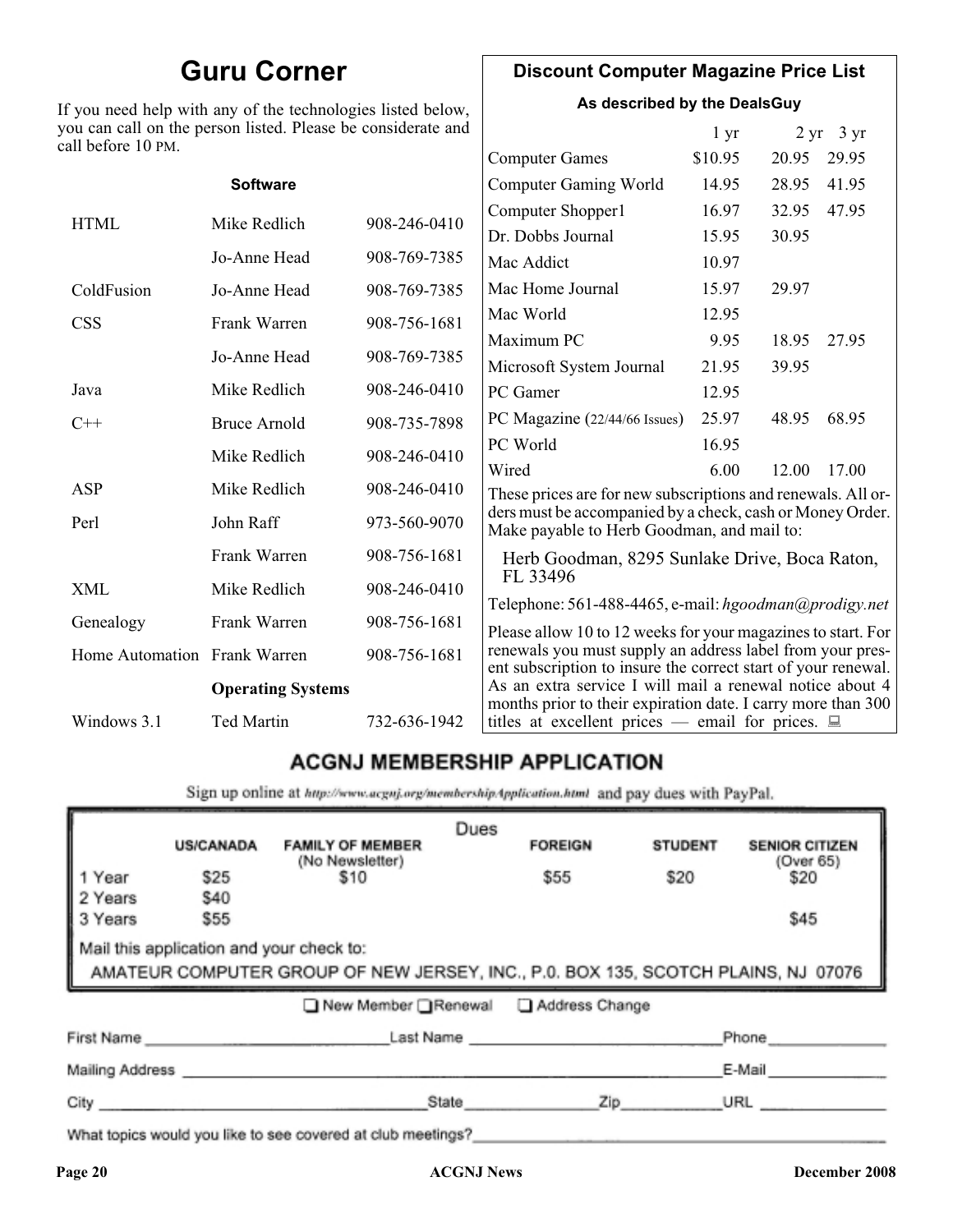| <b>Other Local Computer Groups</b>                                                                                                                         |                                                                                                                                                                                                        |                                                                                                                                                                             |  |  |  |
|------------------------------------------------------------------------------------------------------------------------------------------------------------|--------------------------------------------------------------------------------------------------------------------------------------------------------------------------------------------------------|-----------------------------------------------------------------------------------------------------------------------------------------------------------------------------|--|--|--|
| <b>Princeton Macintosh User Group:</b> 7:15 pm 2nd<br>Tuesday, Jadwin Hall, A-10, Washington Rd,<br>Princeton, $(609)$ 252-1163, www.pmug-nj.org           | Linux Users Group in Princeton: 7 pm, 2nd<br>Wednesday, Lawrence Branch Mercer Library,<br>Rt#1 & Darrah Lane, Lawrence NJ<br>http://www.lugip.org                                                     | <b>New York PC:</b> 3rd Thurs, 7 pm, PS 41, 116 W<br>11th St. For info call hotline, (212) 533-NYPC,<br>http://www.nypc.org                                                 |  |  |  |
| <b>Computer Education Society of Philadelphia:</b><br>Meetings & Workshops at Jem Electronics, 6622<br>Castor Ave, Philadelphia PA. www.cesop.org/         | <b>Brookdale Computer Users Group:</b> 7 pm, 3rd<br>Friday, Brookdale Community College, Bldg<br>MAN Rm 103, Lincroft NJ. (732)-739-9633.<br>www.bcug.com                                              | NJ Macintosh User Group: 8 pm, 3rd Tuesday,<br>Allwood Branch Library, Lyall Rd, Clifton NJ.<br>$(201)$ 893-5274 http://www.njmug.org.                                      |  |  |  |
| PC User Group of So. Jersey: 2nd Mon., 7 pm,<br>Trinity Presb. Church, 499 Rt 70 E, Cherry Hill,<br>NJ. L. Horn, (856) 983-5360<br>http://www.pcugsj.org   | Hunterdon Computer Club: 8:30 am, 3rd Sat,<br>Hunterdon Medical Center, Rt 31, Flemington NJ.<br>www.hunterdoncomputerclub.org (908)<br>995-4042.                                                      | NY Amateur Computer Group: 2nd Thurs, 7<br>pm, Rm 806 Silver Bldg, NYU, 32 Waverly Pl,<br>NYC.http://www.nyacc.org                                                          |  |  |  |
| <b>Morris Micro Computer Club:</b> 7 pm 2nd Thurs.,<br>Morris County Library, Hanover Ave, Morristown<br>NJ, (973) 267-0871.<br>http://www.morrismicro.com | Central Jersey Computer Club: 8 pm, 4th Fri-<br>day, Rm 74, Armstrong Hall, College of NJ. Rich<br>Williams, (609) 466-0909.                                                                           | NJ PC User Group: 2nd Thurs, Monroe Rm at<br>Wyckoff Public Library, 7 pm. Maureen Shannon,<br>$(201)$ 853-7432, www.njpcug.org                                             |  |  |  |
| noon Main Meeting, groups 8 am-3 pm. Upper<br>Moreland Middle School, Hatboro PA. (215)<br>764-6338. www.pacsnet.org                                       | <b>Philadelphia Area Computer Society: 3rd Sat, 12 NJ Computer Club: 6:15 pm, 2nd Wednesday ex-</b><br>cept Jul & Aug, North Branch Reformed Church,<br>203 Rt 28, Bridgewater NJ. http://www.njcc.org | <b>Princeton PC Users Group: 2nd Monday,</b><br>Lawrenceville Library, Alt Rt 1 & Darrah Lane,<br>Lawrenceville, Paul Kurivchack (908) 218-0778,<br>http://www.ppcug-nj.org |  |  |  |

## **Classified**

**FREE TO MEMBERS**. Use our classified ads to sell off your surplus computer stuff. Send copy to Classified, ACGNJ NEWS, P.O. Box 135, Scotch Plains NJ 07076 or e-mail to the editor, *bdegroot@ptd.net*. Classified ads are free to members, one per issue. Non-members pay \$10. Send check payable to ACGNJ Inc. with copy. Reasonable length, please.



Member of

The Association of Personal Computer User Groups

Center Secaucus

*<http://www.apcug.net>*

**Jan 17**: Edison Holiday Inn

#### **Directions to Meetings at Scotch Plains Rescue Squad, 1916 Bartle Ave., Scotch Plains NJ**

#### **From New York City or Northern New Jersey**

Take Route 1&9 or the Garden State Parkway to US 22 Westbound.

#### **From Southern New Jersey**

Take Parkway north to Exit 135 (Clark). Stay on left of ramp, follow circle under Parkway. Bear right to Central Avenue; follow to Westfield and under RR overpass. Left at light to North Avenue; follow to light in Fanwood. Right on Martine (which becomes Park Ave). Right on Bartle Ave in middle of shopping district.Scotch Plains Rescue Squad (2-story brick) is located on the right. Do not ing. park in the row next to the building — you'll be towed.

#### **From I-78 (either direction)**

Take exit 41 (Scotch Plains); follow signs to US 22. Turn right at mile past Terrill Road and immediately past the overpass. Exit onto light at bottom of hill and use overpass to cross Rt. 22. Follow US 22 Park Avenue South and follow the directions above to the Rescue Westbound directions.

#### **December 2008 Page 21 Page 21 Page 21 Page 21 Page 21**

#### **Radio and TV Programs**

**Computer Radio Show**, WBAI 99.5 FM, NY, Wed. 8-9 p.m.

**Software Review,** The Learning Channel, Saturday 10-10:30 p.m.

**On Computers**, WCTC 1450 AM, New Brunswick, Sunday 1-4 p.m. To ask questions call (800) 677-0874.

**PC Talk**, Sunday from 8 p.m. to 10 p.m., 1210 AM Philadelphia. 1800-876-WPEN, Webcast at *<http://www.pctalkweb.net>*.

#### **MarketPro Shows**

#### *<http://www.marketpro.com/>*

**Dec 20-21:** Raritan Center, Edison

**Jan 3-4**: Meadowlands Expo

#### **From US 22 Westbound**

Exit at Park Avenue, Scotch Plains after McDonalds on the right, diagonally opposite Scotchwood Diner on the left, immediately before the overpass. After exiting, turn left at the light and use overpass to cross US 22. Bear right at bottom of ramp to continue south on Park Avenue. Turn left at the second light (a staggered intersection). Scotch Plains Rescue Squad (2-story brick) is on the right. Do not park in the row next to the building — you'll be towed. We meet on the second floor, entering by the door at the right front of the build-

#### **From Western New Jersey**

Take US 22 Eastbound to the Park Avenue exit. The exit is about a Squad building.  $\Box$